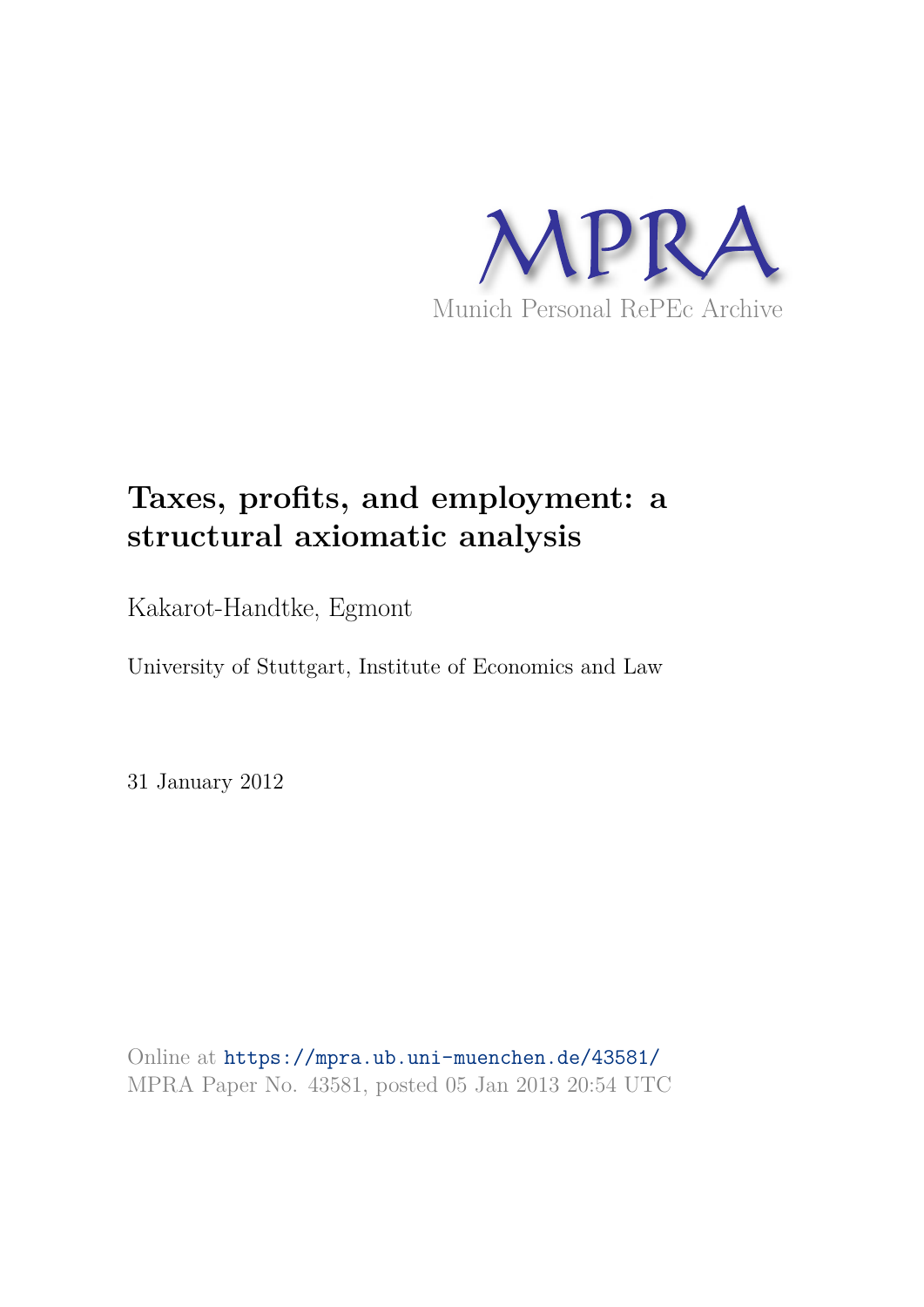# Taxes, Profits, and Employment: A Structural Axiomatic Analysis

Egmont Kakarot-Handtke\*

#### Abstract

Standard economics is regarded as the theory of the market system. Profit is the pivotal phenomenon of this system. Contrary to expectations, though, profit is neither well defined not fully understood. The frailty of the theoretical core is passed on to the subfields. This paper provides a consistent definition of profit and applies it to the analysis of the effects of the government sector's budget on employment and the profitability of the business sector. Since the formal point of departure is different from the standard approach it is quite natural that we arrive at new conclusions in some fundamental issues.

JEL E20, E24, H20, H40

Keywords new framework of concepts, structure-centric, axiom set, profit ratio, market clearing prices, consumer optimum, balanced budget, budget deficit, full employment, Haavelmo-Theorem

<sup>\*</sup>Affiliation: University of Stuttgart, Institute of Economics and Law, Keplerstrasse 17, D-70174 Stuttgart. Correspondence address: AXEC, Egmont Kakarot-Handtke, Hohenzollernstraße 11, D-80801 München, Germany, e-mail: handtke@axec.de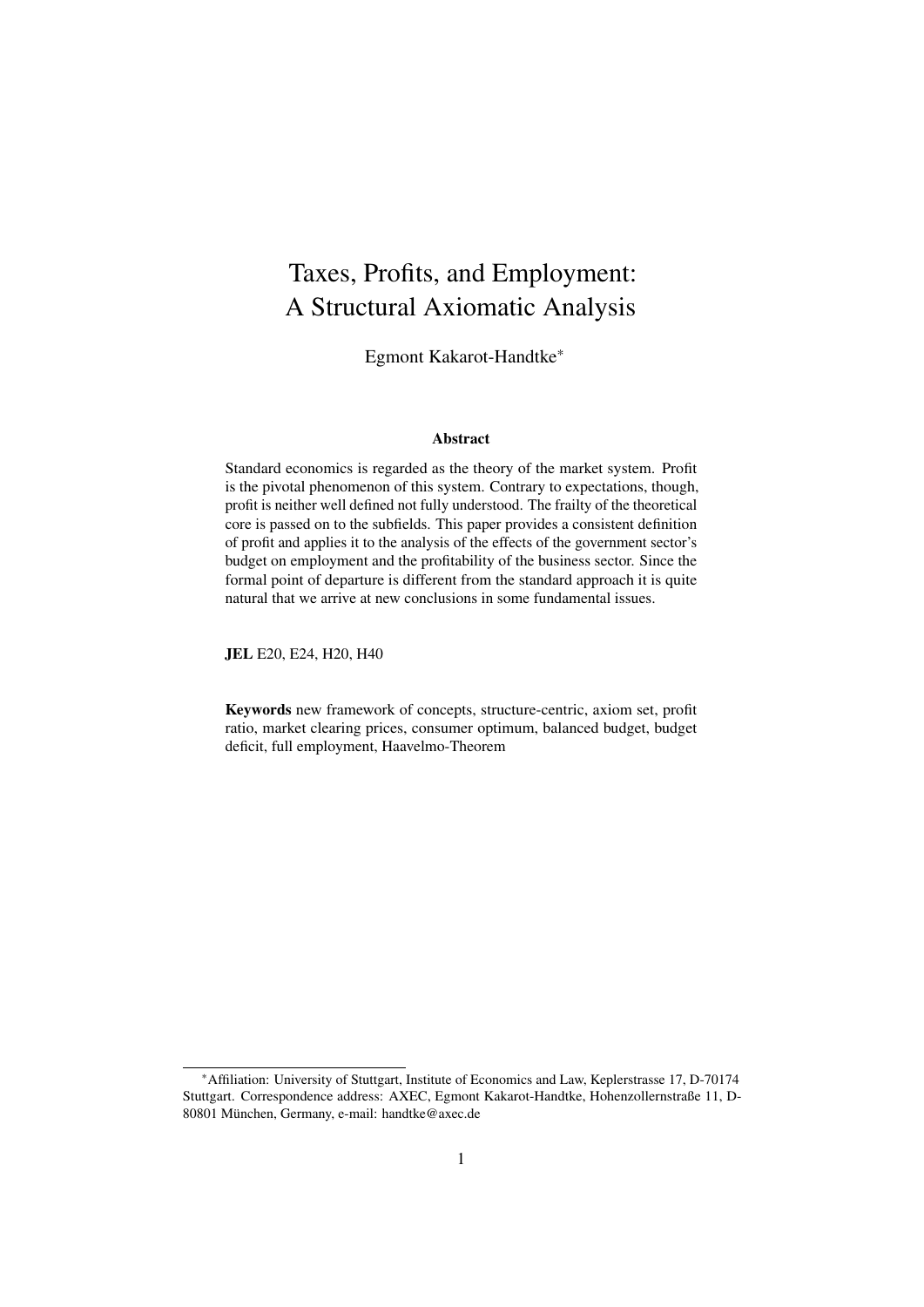It is certainly not at all clear how a *scientist* can enjoy a "pacified professional conscience" while basing his procedure on a marginal utility curve drawn up on the assumption that "other people have much the same psychology as himself", for which proposition no conceivable method of testing is given except "blind faith". (Hutchison, 1960, p. 138), original emphasis

Critique of the standard economic research program relates to its theoretical, empirical, methodological, and political aspects. Part of the pleas amounts to not much more than 'a bombardment of soap bubbles' (Hahn, 1984, p. 78). If it is acknowledged, however, that the serious scholars' central objections are valid, and if it is acknowledged on the other hand that the conclusions of standard economics are formally correct, unsatisfactory results must – modus tollens − ultimately be due to the basic assumptions.

Standard economics rests on a set of behavioral axioms (Arrow and Hahn, 1991, p. v). This paper's general thesis says that human behavior does not yield to the axiomatic method (cf. Hudík, 2011; Rosenberg, 1980), yet the axiomatization of the money economy's fundamental structure is feasible. In the following, three general non-behavioral axioms are put forward as formal foundation. The structural axiom set is then directly applied to the special topic of taxation and government spending. Since the formal point of departure is different from the standard approach it is quite natural that we arrive at new conclusions in some fundamental issues.

The case for structural axiomatization has been made at length elsewhere (e.g. 2011e; 2011g). We therefore skip the discussion of methodological pros and cons and proceed to practical application. The formal frame that constitutes the pure consumption economy is set up in Section 1. In Section 2 profit as the pivotal concept for the analysis of the money economy is derived from the axiom set. In Sections 3 and 4 the income tax and a public good is introduced first in the pure consumption economy with zero profits and then in an economy with positive profits and profit distribution. Section 5 is devoted to the analysis of allocative changes that are effected by taxation and government spending. The provisional assumption of a fixed total labor input in then suspended. The determinants of employment are at first established in Section 6.1 for an economy without government. The effects of balanced and unbalanced government budgets on employment and profits are then made explicit in Sections 6.2 and 6.3. It turns out that budget deficits are a crucial precondition for growth and an economically successful private sector. Section 7 concludes.

#### 1 Axioms

A sharply and clearly defined system of concepts enables sharp and clear answers to be obtained from empirical investigation. (Hutchison, 1960, p. 35)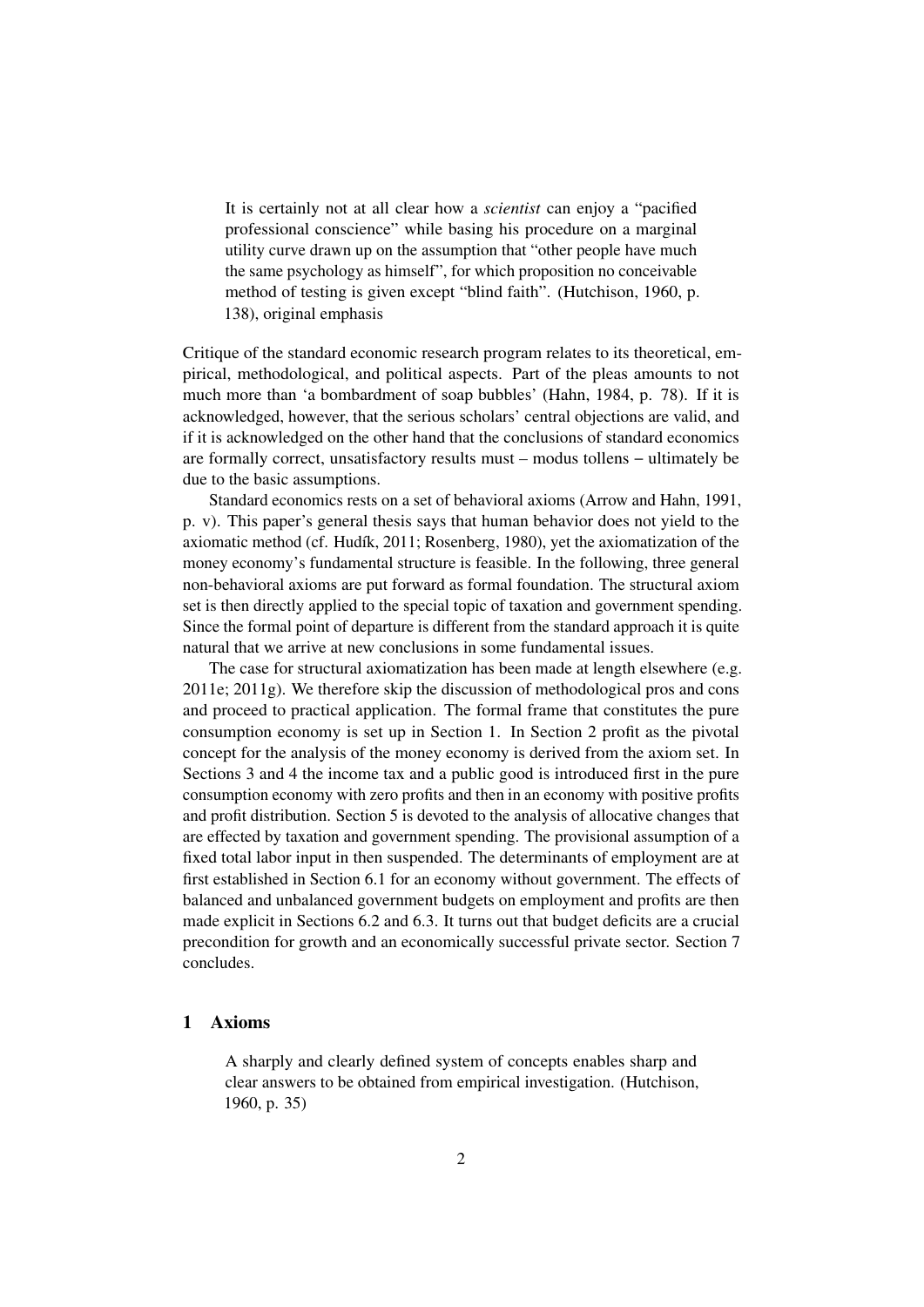The first three structural axioms relate to income, production, and expenditures in a period of arbitrary length. For the remainder of this inquiry the period length is conveniently assumed to be the calendar year. Simplicity demands that we have at first one world economy, one firm, and one product.

Total income of the household sector *Y* in period *t* is the sum of wage income, i.e. the product of wage rate *W* and working hours *L*, and distributed profit, i.e. the product of dividend *D* and the number of shares *N*.

$$
Y = WL + DN \quad |t \tag{1}
$$

Output of the business sector  $O$  is the product of productivity  $R$  and working hours.

$$
O = RL \quad |t \tag{2}
$$

The productivity *R* depends on the underlying production conditions. The 2nd axiom should therefore not be misinterpreted as a linear production function.

Consumption expenditures *C* of the household sector is the product of price *P* and quantity bought *X*.

$$
C = PX \t|t \t(3)
$$

The axioms represent the pure consumption economy, that is, no investment expenditures, no foreign trade, and no taxes or any other government activity. It has to be emphasized that all axiomatic variables are measurable in principle.

#### 2 Profit and overall profit ratio

Profit is the pivotal concept for the analysis of the market system. The business sector's financial profit  $Q_{fi}$  in period *t* is defined with (4) as the difference between the sales revenues – for the economy as a whole identical with consumption expenditures  $C$  – and costs – here identical with wage income  $Y_W$ :<sup>1</sup>

$$
Q_{fi} \equiv C - Y_W \equiv PX - WL \quad \leftarrow \quad Y_W \equiv WL \quad |t. \tag{4}
$$

For the business sector as a whole to make a profit consumption expenditures *C* have in the simplest case to be greater than wage income *Y<sup>W</sup>* . So that profit comes into existence in the *pure consumption economy* the *household* sector must run a deficit at least in one period.<sup>2</sup> This in turn makes the inclusion of the financial sector mandatory. An economic theory that does not include at least one bank that supports

<sup>1</sup> Profits from changes in the value of financial and nonfinancial assets are excluded here to streamline the analysis. For details see (2011f).

<sup>&</sup>lt;sup>2</sup> It needs hardly emphasis that in the investment economy the process of profit generation appears more complex. For details see (2011h).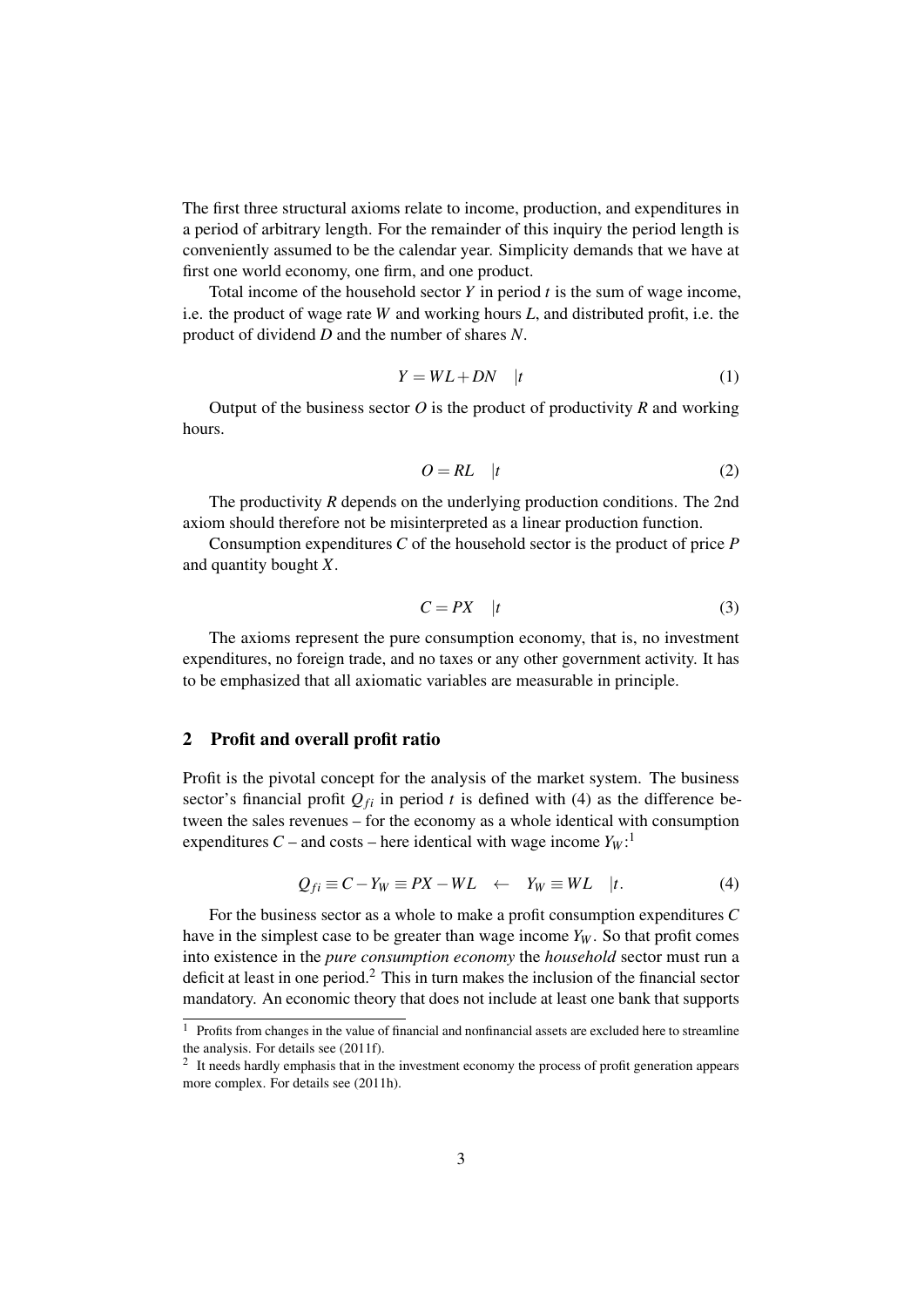the concomitant credit expansion cannot capture the essential features of the market economy (for details see 2011e, Sec. 7-8).

From (4) and (1) follows for the relation of profit and distributed profit:

$$
Q_{fi} \equiv C - Y + Y_D \quad \leftarrow \quad Y_D \equiv DN \quad |t. \tag{5}
$$

Definitions are supplemented by connecting variables on the right-hand side of the identity sign that have already been introduced by the axioms. To the definitions in (4) and (5) three structural ratios are added now. With (6) the expenditure ratio  $\rho_E$ , the sales ratio  $\rho_X$ , and the distributed profit ratio  $\rho_D$  is defined:

$$
\rho_E \equiv \frac{C}{Y} \qquad \rho_X \equiv \frac{X}{O} \qquad \rho_D \equiv \frac{DN}{WL} \equiv \frac{Y_D}{Y_W} \quad |t. \tag{6}
$$

From (5), the first axiom (1), and the definitions (6) one gets for total profit that it depends on the key ratios  $\rho_E$  and  $\rho_D$  and the absolute amount of total income:

$$
Q_{fi} \equiv \left(\rho_E - \frac{1}{1 + \rho_D}\right) Y \quad |t. \tag{7}
$$

To get rid of all absolute magnitudes the profit ratio  $\rho_Q$  is defined with (8) and this gives a succinct summary of the *structural* interrelations of the profit ratio, the expenditure ratio, and the distributed profit ratio for the business sector as a whole:

$$
\rho_Q \equiv \frac{Q_{fi}}{WL} \quad \Rightarrow \quad \rho_Q \equiv \rho_E \left( 1 + \rho_D \right) - 1 \quad |t. \tag{8}
$$

The overall profit ratio  $\rho_Q$  is positive if the expenditure ratio  $\rho_E$  is  $> 1$  or the distributed profit ratio  $\rho_D$  is  $> 0$ , or both.<sup>3</sup>

#### 3 Income tax in the zero profit economy

#### 3.1 Initial conditions

The business sector consists of two firms and the given total labor input *L* is allocated between them:

$$
L \equiv L_A + L_B \quad |t. \tag{9}
$$

The 1st axiom (1) is differentiated and at the same time simplified by equalizing the wage rates and by setting distributed profits to zero:

$$
Y = \underbrace{W_A}_{W} L_A + \underbrace{W_B}_{W} L_B + \underbrace{D_A N_A + D_B N_B}_{0}
$$
  
(10)  

$$
Y = WL \quad |t.
$$

<sup>&</sup>lt;sup>3</sup> The full implications of the profit definition are far-reaching; for details see (2011e, Sec. 12). Mention should be made that neither neoclassicals nor Keynesians ever came to grips with profit (Desai, 2008, p. 10), (Tómasson and Bezemer, 2010).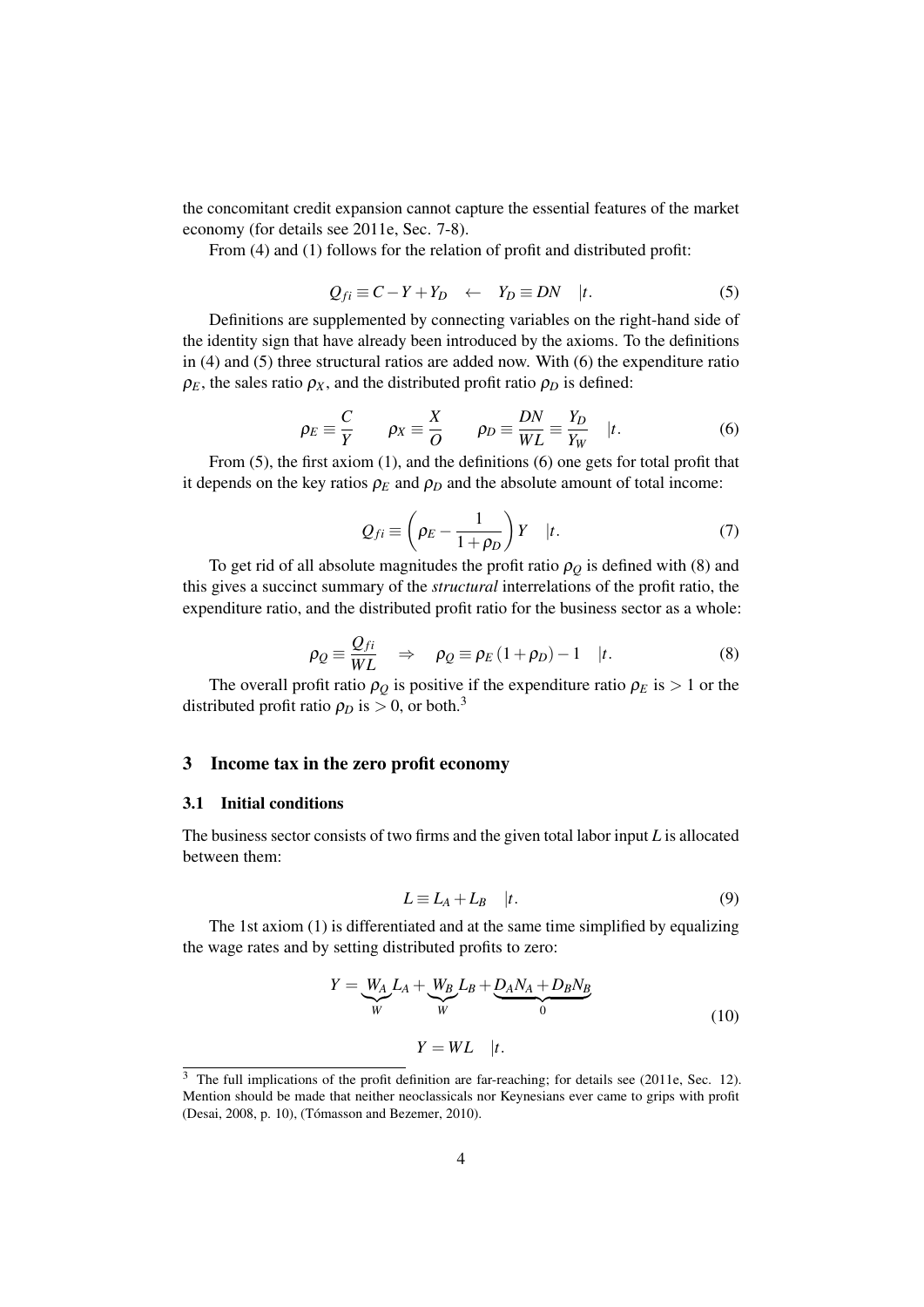Total income consists only of wage income. The household sector apportions consumption expenditures between the two firms. The 3rd axiom (3) in combination with (6) now reads:

$$
C = P_A X_A + P_B X_B = C_A + C_B
$$
  
\n
$$
\frac{C}{Y} \Rightarrow \rho_E = \rho_{EA} + \rho_{EB} \quad |t. \tag{11}
$$

From the 2nd axiom (2) follows under the condition of market clearing  $X = 0$ respectively  $\rho_X = 1$ :

$$
P_{A}R_{A}L_{A} = \rho_{EA}Y \quad \text{if} \quad \rho_{XA} = 1, \rho_{EA} \text{ now independent}
$$
  
\n
$$
P_{B}R_{B}L_{B} = \rho_{EB}Y \quad \text{if} \quad \rho_{XB} = 1, \rho_{EB} \text{ now independent}
$$
 (12)

Accordingly, the market clearing prices of both firms are given by:

$$
P_A = \rho_{EA} \frac{W}{R_A} \frac{L}{L_A} \quad \text{if} \quad \rho_{XA} = 1, \rho_{EA} \text{ indep.}
$$
\n
$$
P_B = \rho_{EB} \frac{W}{R_B} \frac{L}{L_B} \quad \text{if} \quad \rho_{XB} = 1, \rho_{EB} \text{ indep.}
$$
\n(13)

The market clearing prices are determined by the respective expenditure ratios, unit wage costs and the relative size of the firms measured in labor input.

From (4) and the condition of market clearing follows for financial profits:

$$
Q_{fiA} = L_A \underbrace{(P_A R_A - W)}_{0} \quad \text{if} \quad \rho_{XA} = 1
$$
\n
$$
Q_{fiB} = L_B \underbrace{(P_B R_B - W)}_{0} \quad \text{if} \quad \rho_{XB} = 1
$$
\n(14)

Profits are zero if the respective values of the outputs per hour are equal to the respective wage rates, which are in this simplified case equal for both firms.

From (12) in combination with the zero profit condition of (14) follows:

$$
WL_A = \rho_{EA} Y WL_B = \rho_{EB} Y \qquad |t.
$$
 (15)

In combination with (10) this yields the labor input of each firm:

$$
L_A = \rho_{EA} L
$$
  
\n
$$
L_B = \rho_{EB} L
$$
 |t. (16)

And this in turn gives for the relation of labor inputs:

$$
\frac{L_A}{L_B} = \frac{\rho_{EA}}{\rho_{EB}} \qquad \varpi \equiv \frac{\rho_{EA}}{\rho_{EB}} \qquad |t. \tag{17}
$$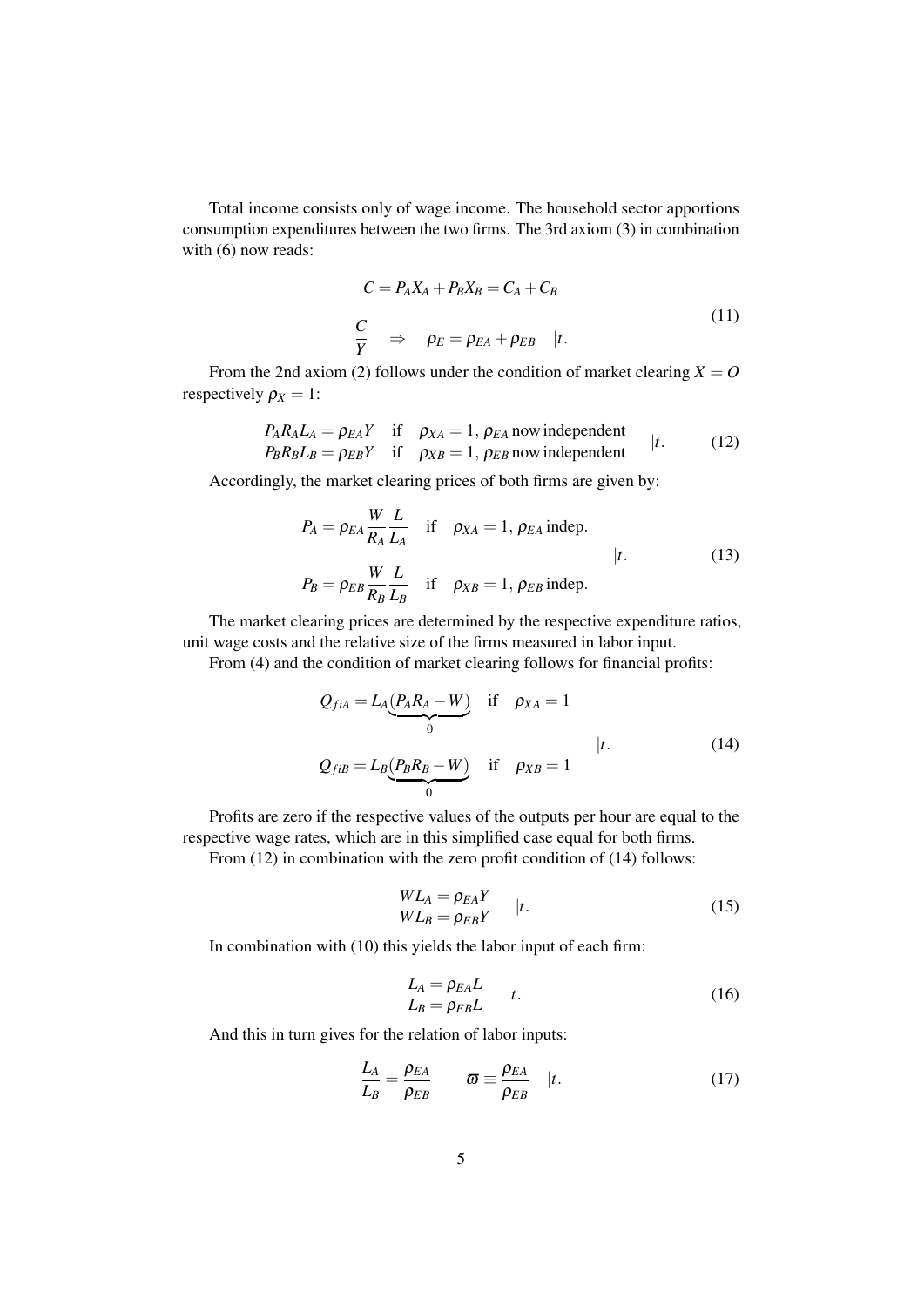Labor input is under the given conditions allocated in exact proportion to the expenditure ratios. The proportion  $\bar{\omega}$  represents the consumer optimum.

Since we have from the standard theory of consumer demand the marginalistic behavioral condition that the marginal rate of substitution *MRS* be equal to the price ratio we are in the position to synthesize the structural formalism and the marginalistic behavioral assumption. From the definition of the expenditure ratio (6) follows:

$$
\frac{\rho_{EA}}{\rho_{EB}} = \frac{\frac{C_A}{Y}}{\frac{C_B}{Y}} = \frac{P_A X_A}{P_B X_B} \quad |t.
$$
\n(18)

When, by applying the rule  $MRS = \frac{P_A}{P_R}$  $\frac{P_A}{P_B}$ , the optimal quantities  $X_A$ ,  $X_B$  are determined in the usual way as coordinates of the tangential point of budget constraint and indifference map then the optimal partitioning of consumption expenditures  $\rho_{EA}$ ,  $\rho_{EB}$  is also determined. Any configuration of expenditure ratios can be formalized as a consumer optimum.

The zero profit condition of (14) entails budget balancing for the household sector as a whole:

$$
C_A - WL_A = 0
$$
  
\n
$$
C_B - WL_B = 0
$$
  
\n
$$
C - Y = 0
$$
\n(19)

Total consumption expenditures are equal to total income, i.e. the overall expenditure ratio  $\rho_E$  in (11) is unity. In sum we then have for the initial situation: equal wage rates in both firms, market clearing, zero profit, budget balancing, an optimal partitioning of consumption expenditures, and the allocation of the given labor input exactly in proportion to the households' demand for the two products. The business sector is structured according to the preferences of the households. Since no agent has the possibility to improve her situation an overall economic optimum is realized in period *t*. This initial configuration serves as clear-cut point of reference.

#### 3.2 Switch to government production and taxation

Now we substitute a government agency for firm *B*. Firm *B*'s output  $O_B$  becomes  $O_G$ but it is qualitatively the same. If government would sell the product the partitioning of consumption expenditures (11) would read:

$$
\breve{C} = P_A X_A + \breve{P}_{\mathbf{G}} X_{\mathbf{G}} \quad |t. \tag{20}
$$

The former household purchases from firm *B*, however, are now virtual. The former market price  $P_B$  becomes the imputed price  $\tilde{P}_G$ . The market transaction volume and consumption expenditures decline: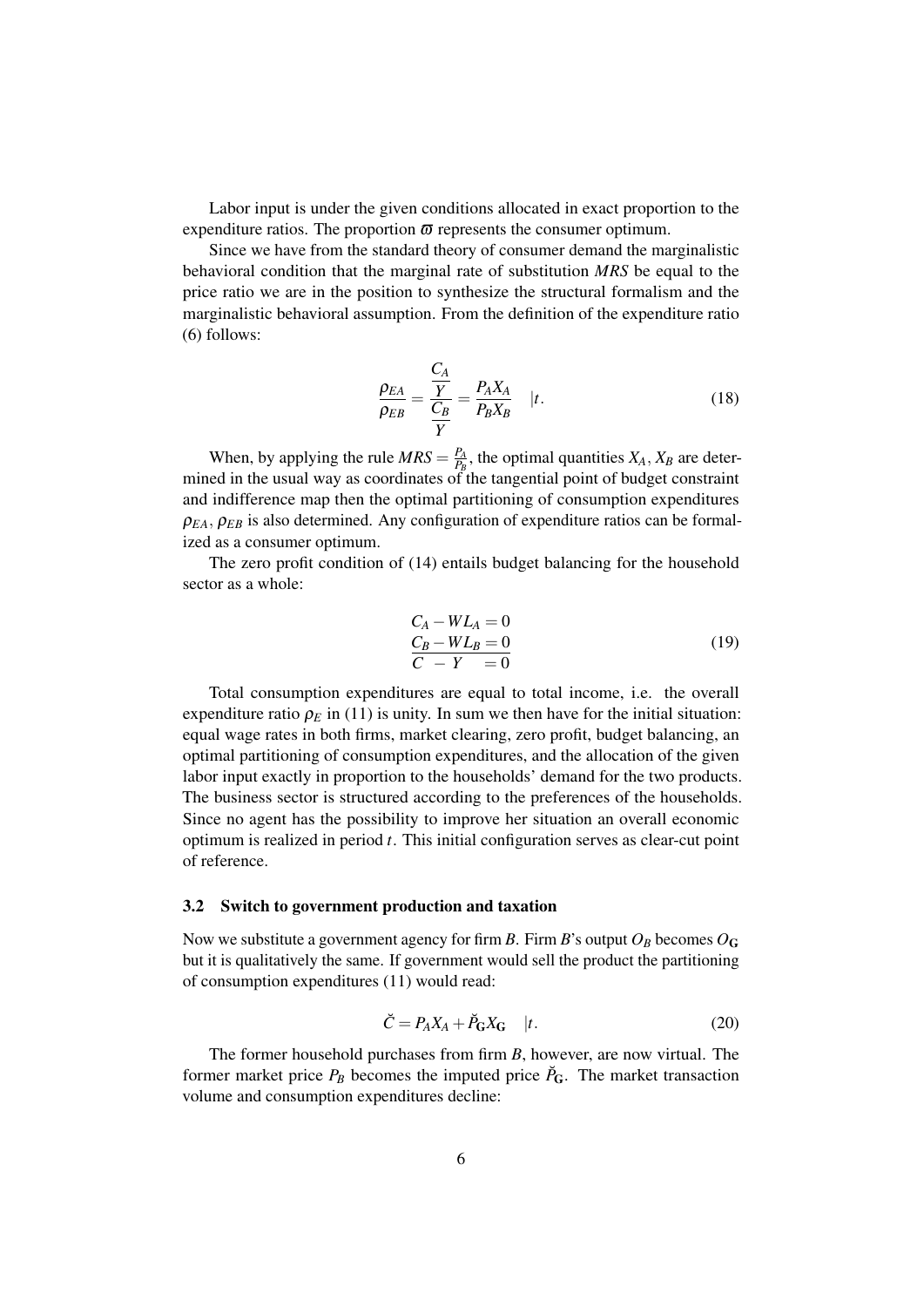$$
C = \check{C} - \check{P}_{\mathbf{G}} X_{\mathbf{G}} = C_A \quad |t. \tag{21}
$$

It is assumed at first that the same agents that formerly bought  $X_B$  now absorb *X*G. To achieve this restriction may prove difficult in the concrete case. If we take, as an example, the replacement of private security services by a local police department no great problems arise and we can shelve the question of how the distribution of government output is organized beyond the market.

The former total income (10) now changes to:

$$
Y = WL_A + WL_G - \underbrace{T_Y + Y_G}_{0} \quad |t. \tag{22}
$$

The total amount of income tax payments is denoted  $T_Y$ . This amount is exactly offset by government income *Y*G. Thus total income remains unaltered and includes private and public households. The household sector's disposable income is given by:

$$
Y_{\mathbf{H}} \equiv Y - Y_{\mathbf{G}} \equiv WL_A + WL_{\mathbf{G}} - T_Y \quad |t. \tag{23}
$$

Disposable income is lower than total income in the initial situation (10). As a counterpart households' consumption expenditures in (21) are lower, too.

The income tax payments  $T_Y$  are calculated by applying the income tax ratio  $\rho_T$ to total wage income:

$$
T_Y = \rho_T (WL_A + WL_G) \quad \text{if} \quad \rho_T \text{ indep.} \quad |t. \tag{24}
$$

The balanced budget condition demands that the income tax covers the wages of the public sector:

$$
T_Y = WL_{\mathbf{G}} \quad |t. \tag{25}
$$

With the help of (9) this reduces to:

$$
\rho_T = \frac{L_G}{L} \quad |t. \tag{26}
$$

The income tax ratio  $\rho_T$  is under the given conditions determined by the relative size of the public sector measured in labor input. The ratio is, in a sense, the equivalent to the imputed price  $\tilde{P}_{\rm G}$  for the former private and now public good. The relative labor input is still determined by the optimal partitioning of consumption expenditures. The relative size of the public sector is ultimately determined by the households' preferences for the output  $X_G = X_B$ .

For both the household and the business sector the situation does not change in real terms. The same output is produced with the given labor input and absorbed by the household sector. Although they are taxed, the wage income receivers' real income remains unchanged. When the income tax ratio  $\rho_T$  is translated into the imputed price  $\tilde{P}_G$  the household sector's distribution of imputed consumption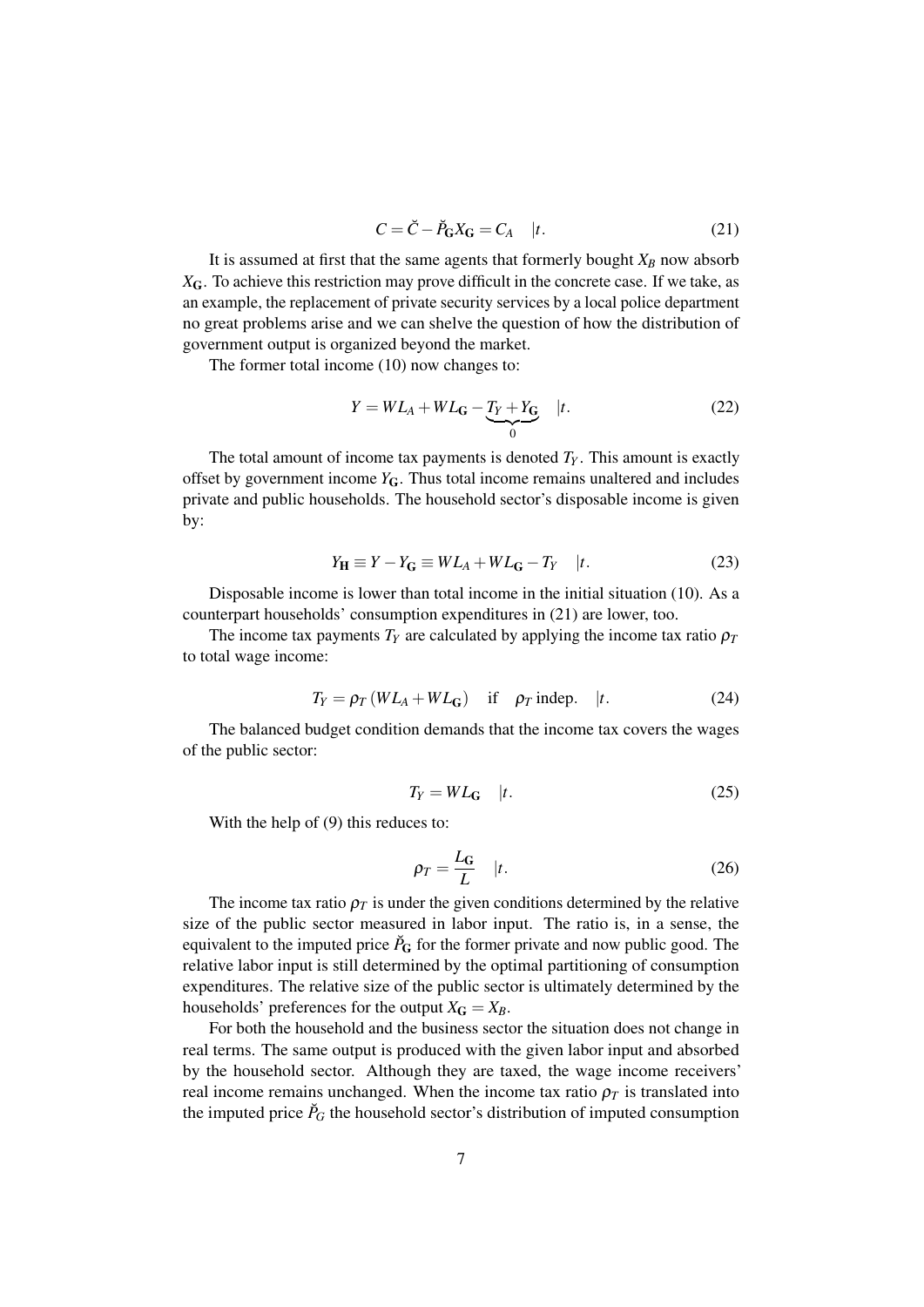expenditures is as optimal as before. Profits are zero before and after the substitution of firm *B* by a government agency. The switch from private to public and from buying to tax paying may be neutral in real terms, however, it seems improbable that it is neutral in behavioral terms for myopic agents. It is a rare bird that is indifferent between a seller and a tax collector. From the methodological point of view it is worthwhile to note:

It is a characteristic of the Anglo-Saxon tradition in public finance that the entire question was discussed solely in terms of taxation, totally ignoring the expenditure side. (Blaug, 1998, p. 322)

In is important to recall that the household sector is at the moment not differentiated and this implies that the redistribution among households that occurs when the sets of taxpayers on the one hand and receivers of the output  $X_B$  on the other differ is not considered further at this juncture.

In the zero profit economy the relative size of public production can be analytically traced back to the optimal split-up of the household sector's balanced budget between different consumption goods. The partitioning of expenditures determines the allocation of labor input. The relative size of the public sector in turn determines the income tax ratio. In the zero profit economy the switching between private and public production and vice versa is neutral in real terms. This changes when profits are taken into the picture.

#### 4 Positive profits

#### 4.1 Initial conditions

Total income increases compared to (10) because both firms now distribute profits. To simplify matters, the dividend *D* is set equal for both firms. Accordingly, the 1st axiom (1) reads:

$$
Y = \underbrace{W_A}_{W} L_A + \underbrace{W_B}_{W} L_B + \underbrace{D_A}_{D} N_A + \underbrace{D_B}_{D} N_B
$$
  
\n
$$
Y = WL + DN
$$
  
\nwith 
$$
L \equiv L_A + L_B, N \equiv N_A + N_B \quad |t.
$$
 (27)

Compared to (12) the expenditure ratios remain unchanged:

$$
C_A = \rho_{EA} Y \quad \text{if} \quad \rho_{EA} \text{ indep.} C_B = \rho_{EB} Y \quad \text{if} \quad \rho_{EB} \text{ indep.}
$$
 (28)

By consequence, consumption expenditures for both products increase in proportion to income.

Compared to (13) the new market clearing prices are higher: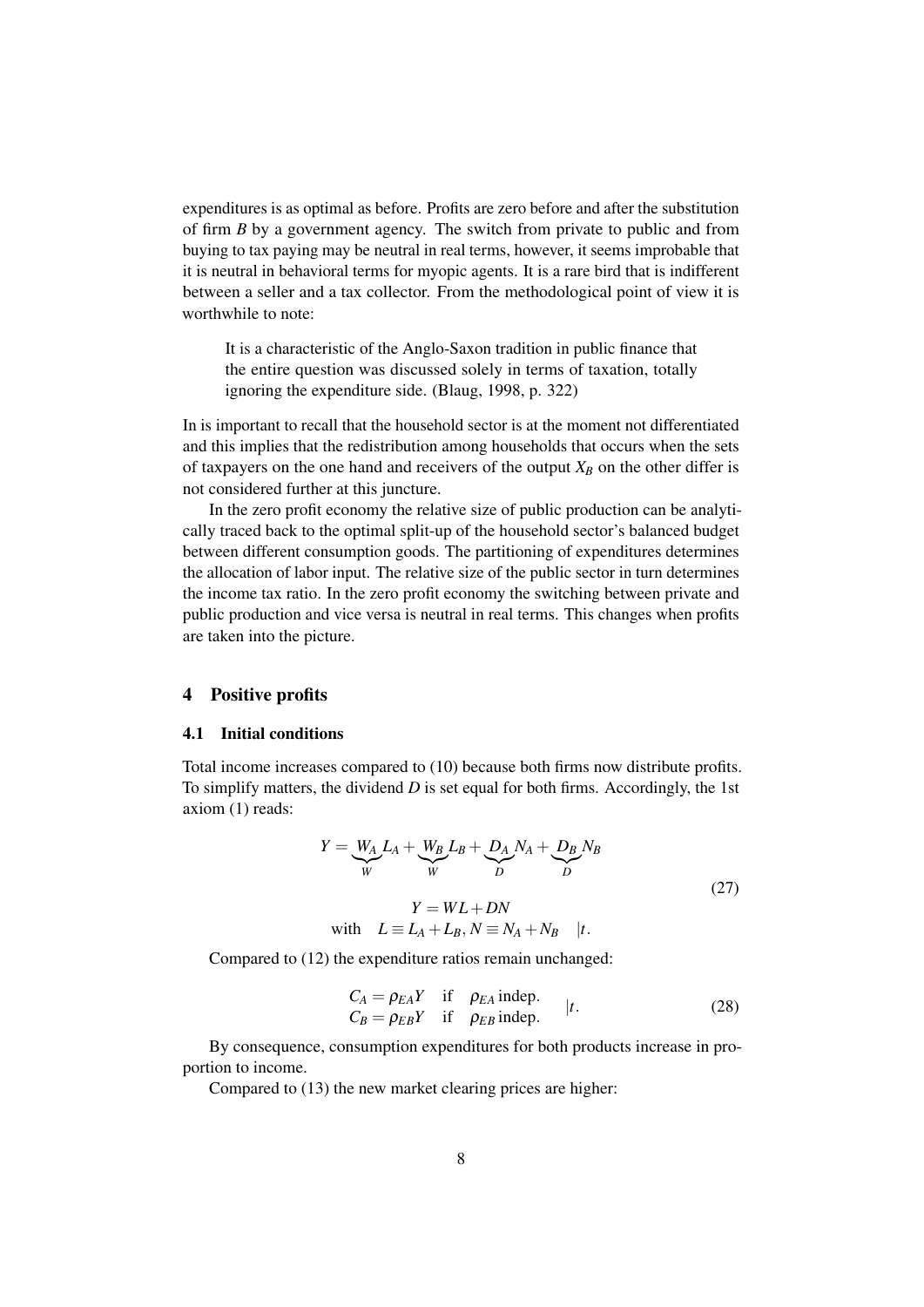$$
P_A = \underbrace{\rho_{EA} \frac{W}{R_A L_A}}_{\text{unaltered}} + \rho_{EA} \frac{DN}{R_A L_A} \quad \text{if} \quad \rho_{XA} = 1, \rho_{EA} \text{ indep.}
$$
\n
$$
P_B = \underbrace{\rho_{EB} \frac{W}{R_B L_B}}_{\text{unaltered}} + \rho_{EB} \frac{DN}{R_B L_B} \quad \text{if} \quad \rho_{XB} = 1, \rho_{EB} \text{ indep.}
$$
\n(29)

Under the condition of market clearing profit distribution raises the prices of products *A* and *B*. Since labor input, costs and output remain unchanged profits increase. The price increase effects a redistribution of output within the household sector. The unchanged wage income translates at higher prices into a smaller part of total output. The complementary part is absorbed by the receivers and spenders of distributed profits (for details see 2011b, Sec. 9).

For the pure consumption economy as a whole profit is equal to distributed profit:

$$
Q_{fia} = \rho_{EA}Y - WL_A
$$
  
\n
$$
Q_{fib} = \rho_{EB}Y - WL_B
$$
  
\n
$$
Q_{fi} = Y - WL
$$
  
\nif  $\rho_{EA} + \rho_{EB} = 1$   $\rho_{EA}$ ,  $\rho_{EB}$  indep.  
\n
$$
Q_{fi} = DN \quad |t.
$$
\n(30)

This configuration, which compares to that of Section 3.1, is reproducible for an indefinite time. The interrelation of profit and distributed profit is self-sustaining (for details see 2011a). This, of course, is a theoretical limiting case.

The profit ratio for each firm is, in formal analogy to the overall profit ratio (8), given by:

$$
\rho_{QA} \equiv \frac{\rho_{EA}Y}{WL_A} - 1
$$
  
\n
$$
\rho_{QB} \equiv \frac{\rho_{EB}Y}{WL_B} - 1
$$
\n(31)

The partitioning of the consumption expenditures is the same as in as in the zero profit case  $(17)$ :

$$
\varpi \equiv \frac{\rho_{EA}}{\rho_{EB}} \quad |t. \tag{32}
$$

From the condition of profit ratio equalization then follows:

$$
\rho_{QA} = \rho_{QB} \quad \Rightarrow \quad \varpi = \frac{L_A}{L_B} \quad |t. \tag{33}
$$

Since the allocation of the labor input remains by assumption unchanged compared to the zero profit case, the profit ratios in the two lines of production are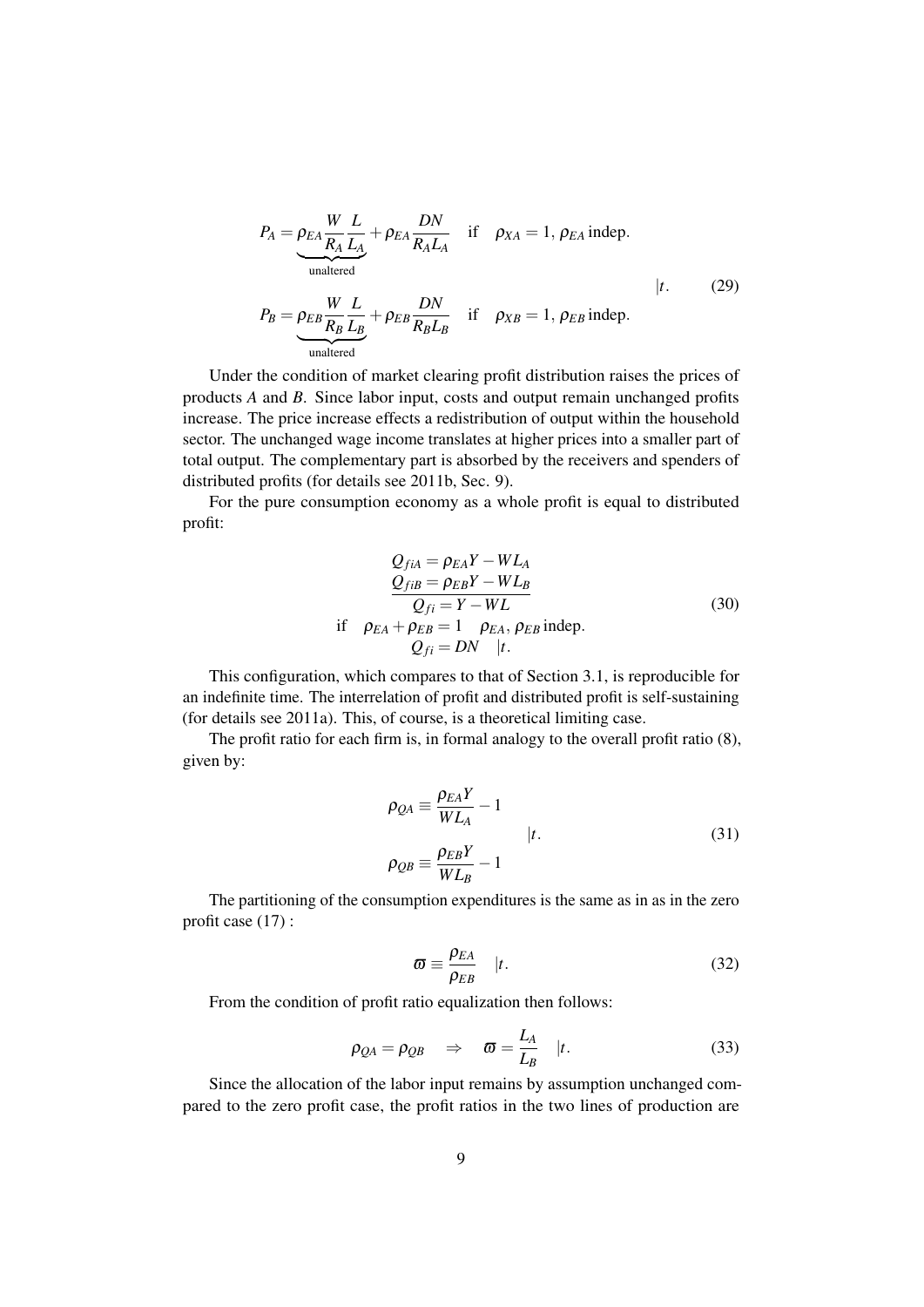equal by implication. The absolute profits of both firms are positive and of different magnitude, yet the profit ratios are equal.

Taken as a whole, the household sector's situation is unchanged in real terms but the distribution of output *within* the household sector has changed compared to the zero profit economy. The partitioning of expenditures and the allocation of labor input is still optimal. This holds, of course, under the condition that the expenditure ratios of both income groups remain unchanged. Changes of the partitioning of expenditures are interesting in their own right and have to be kept apart. Compared to the zero profit economy the business sector is better off with positive profits and the wage income receivers are worse off in real terms. The receivers and spenders of distributed profits are better off in real terms. This new configuration is now no longer compared to the zero profit case but serves as a benchmark for the analysis of the structural effects of the government's budget.

#### 4.2 Switch to government production and taxation

Again, we substitute government for firm *B*. Firm *B*'s output  $O_B$  becomes  $O_G$ . If government would sell the product for the former price, i.e.  $\ddot{P}_{G} = P_{B}$ , the partitioning of consumption expenditures (11) would remain unchanged:

$$
\breve{C} = P_A X_A + \breve{P}_{\mathbf{G}} X_{\mathbf{G}} \quad |t. \tag{34}
$$

This, though, is not the case. The composition of total income (27), which remains constant, changes to

$$
Y = WL_A + WL_G + DN - \underbrace{T_Y + Y_G}_0 \tag{35}
$$

and the household sector's disposable income is given by:

$$
Y_{\mathbf{H}} \equiv Y - Y_{\mathbf{G}} \equiv WL_A + WL_{\mathbf{G}} + DN - T_Y \quad |t. \tag{36}
$$

The government's budget is balanced by assumption, that is, income tax revenues  $T_Y$  are equal to wage income  $WL_G$ . With a unchanged expenditure ratio  $\rho_{EA}$  a lower disposable income entails lower expenditures for product *A*:

$$
C_A = \rho_{EA} Y_H \quad \rho_{EA} \text{ indep.} \quad |t. \tag{37}
$$

Under the condition that the allocation of labor input, and by consequence the output of both firms, remains unaltered the market clearing price *P<sup>A</sup>* must fall. Since wage costs *W L<sup>A</sup>* stay put firm *A*'s profit shrinks with declining consumption expenditures:

$$
Q_{fiA} \equiv C_A - WL_A \quad |t. \tag{38}
$$

The output of the former firm *B* is not sold but distributed according to the criteria of the government agency. The condition that profit and distributed profit are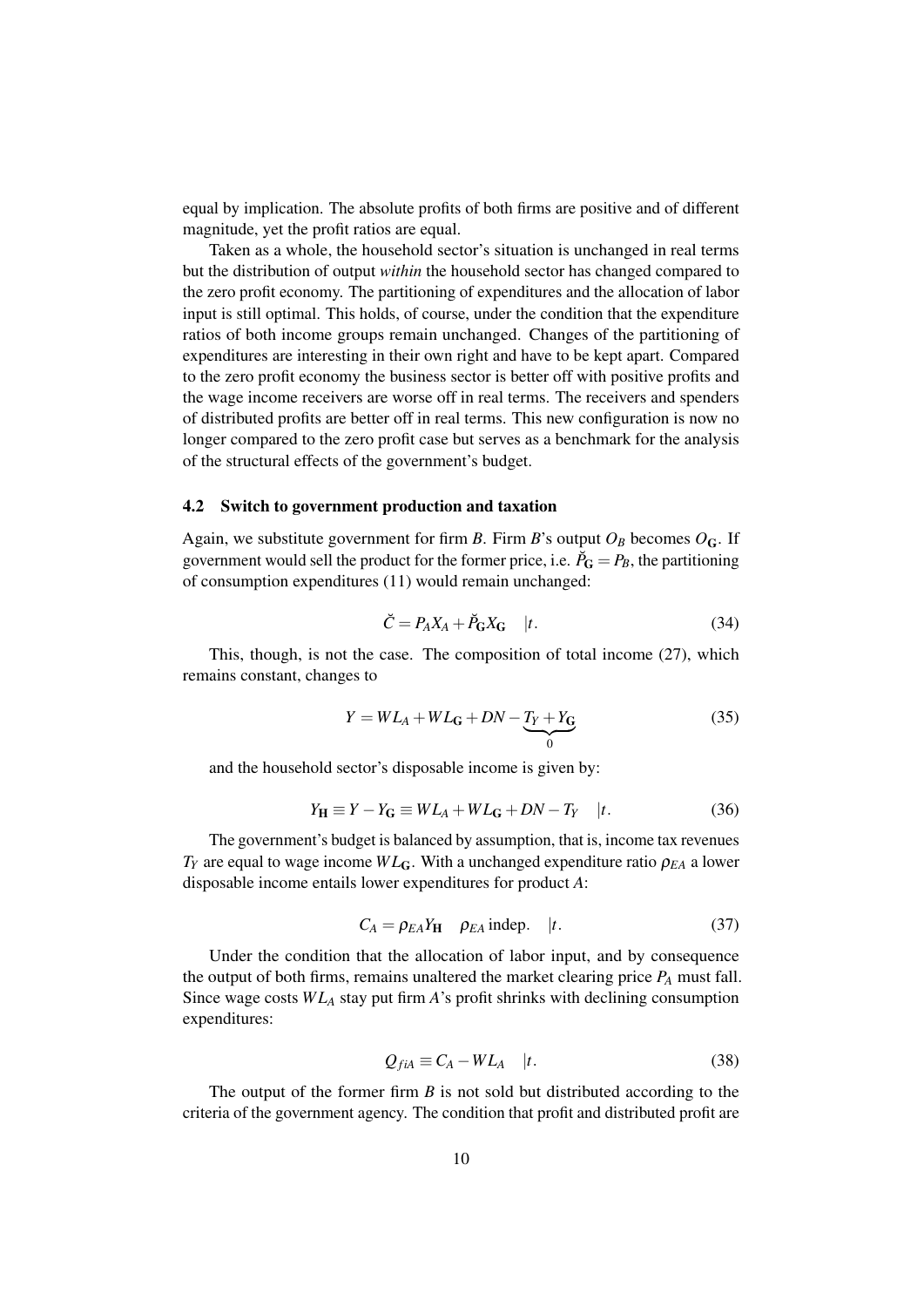equal for the economy as a whole applies now to firm *A* alone since firm *B* has been replaced by a government agency that makes no profit. Hence  $Q_{fiA} = DN$ . Equation (38) together with (37) and (36) then yields the result that profit and distributed profit are zero under the given conditions. We are back at the zero profit economy and this entails that the income tax ratio is given by (26).

The rule of profit ratio equalization applies now to the limiting case of zero profits. The household sector taken as a whole again absorbs to whole output. The allocation of labor input remains the same. Without profit distribution the wage earners are better off compared to the benchmark of Section 4.1 because they can buy the whole output with their unchanged income at a lower price. The former share of the receivers of distributed profit vanishes. The switch from private to public production disrupts the self-sustaining interaction between profit and distributed profit. Although profit is not taxed at all it reduces to zero. In contradistinction to the zero profit economy the switch from private to public production is not neutral in real terms.

#### 5 Reallocation of output and input

#### 5.1 Neutral redistribution of output

Now we consider the case that government is no longer involved in producing a public good but buys a certain fraction of the firms' outputs. The initial situation is derived from the 1st axiom and is the same as in Section 4.1, that is, total income is given by:

$$
Y = \underbrace{W_A}_{W} L_A + \underbrace{W_B}_{W} L_B + \underbrace{D_A}_{D} N_A + \underbrace{D_B}_{D} N_B \qquad |t. \tag{39}
$$

The income tax revenues are given by (24):

$$
Y = WL + DN - \underbrace{\rho_T (WL + DN) + Y_G}_{0} \quad |t. \tag{40}
$$

The household sector's disposable income is by consequence lower than total income:

$$
Y_{\mathbf{H}} \equiv Y - Y_{\mathbf{G}} \quad |t. \tag{41}
$$

Consumption expenditures are again set in relation to disposable income and therefore they decrease compared to (28) if the expenditure ratios remain unchanged:

$$
C_{AH} = \rho_{EA} Y_H \quad \rho_{EA} \text{ indep.}
$$
  
\n
$$
C_{BH} = \rho_{EB} Y_H \quad \rho_{EB} \text{ indep.}
$$
 (42)

It is assumed that the reduced demand of the private sector is compensated for by the public sector. The expenditure ratios of both sectors are at first identical.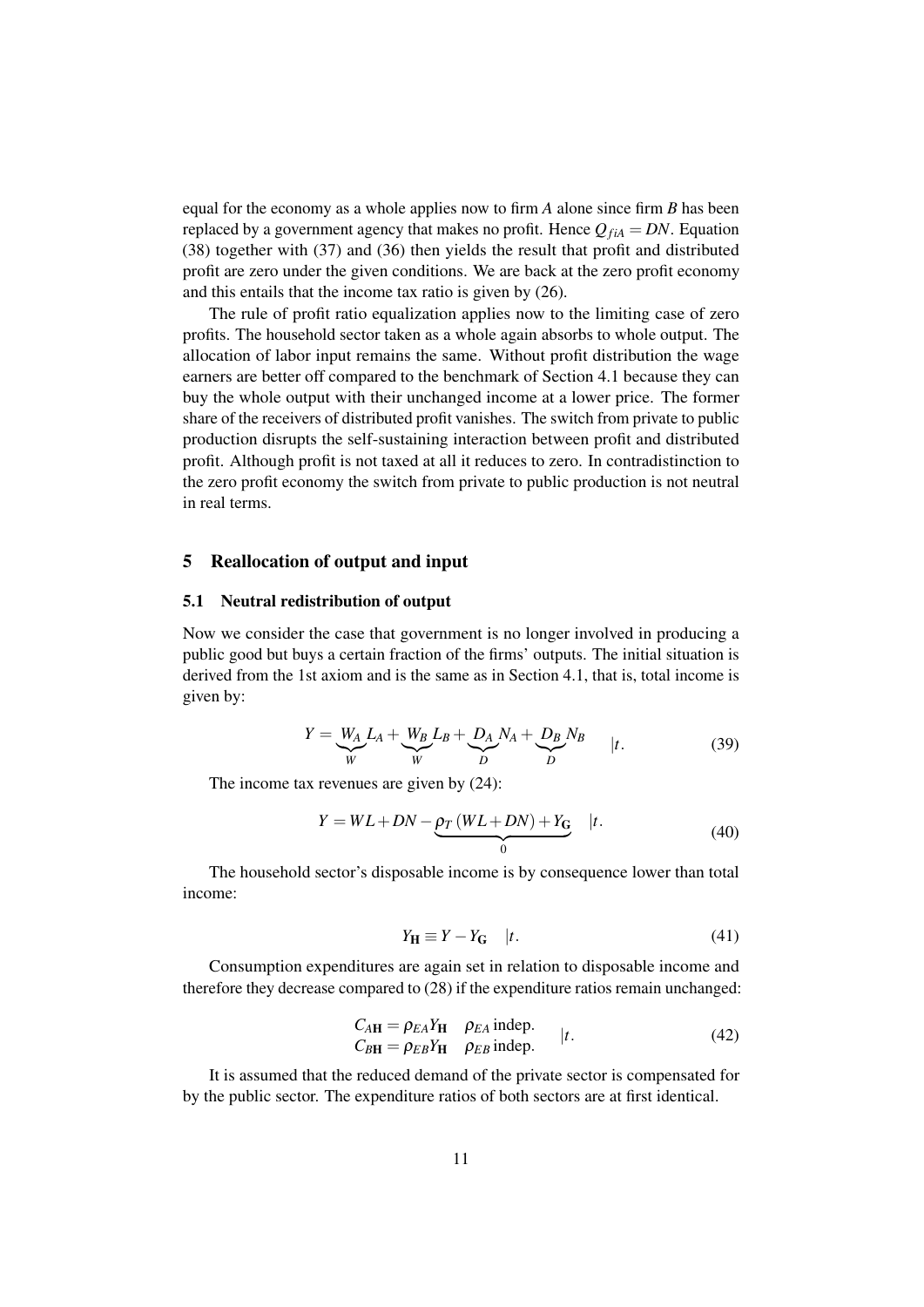$$
C_{AG} = \rho_{EA} Y_G \quad \rho_{EA} \text{ indep.}
$$
  
\n
$$
C_{BG} = \rho_{EB} Y_G \quad \rho_{EB} \text{ indep.}
$$
 (43)

By consequence, the consumption expenditures for product *A* are the same as in (28) when private and public households are taken together:

$$
C_{A\mathbf{H}} = \rho_{EA} Y_{\mathbf{H}}
$$
  
\n
$$
C_{A\mathbf{G}} = \rho_{EA} Y_{\mathbf{G}}
$$
 |t. (44)

Likewise for product *B*. Thus, the government in part replaces the households with regard to consumption expenditures. Prices, labor inputs and product outputs remain unchanged. Relative prices by consequence stay put. The optimal partitioning of consumption expenditures is maintained because government perfectly mimics the preferences of the households. For the business sector only the customers' faces change. The declining demand of the household sector due to the reduction of disposable income is fully compensated for by public demand for the output of the two firms. Final output is redistributed without repercussions to production.

The household sector's share of output diminishes in proportion to the lower disposable income. Government distributes its share of output. Let us at first divide the population into mutually exclusive sets: employees in the business and government sector on the one hand, and a not further specified complementary set on the other. Government staff consists of salaried civil staff that produces the civil public goods and, for simplicity, of a non-salaried military staff that is supplied with all necessities in kind. The remaining part of the population is referred to the complementary set. Government then distributes its share of product *A*, e.g. foodstuff, and product *B*, e.g. small arms weaponry, directly among its military staff. In real terms the households trade a part of output against the public good security. If this trade is regarded as satisfactory the wage income and distributed profit income receivers are neither worse nor better off. The redistribution of output does not violate the household sector's preferences.

Alternatively, government may distribute product *A*, e.g. foodstuff, and product *B*, now clothing, among the not further specified complementary set of the population. In this case it is not as clear as in the foregoing in what the public good consists of, or if there is any trade at all of output against a public good. This path leads to transfers and we do not follow it further here.

The share of output of wage income and distributed profit income receivers shrinks as they trade direct output for an indirect public good that does not violate their preferences. Under ideal conditions taxation and the redistribution of output is neutral with regard to the optimal partitioning of overall consumption expenditures and the allocation of labor input.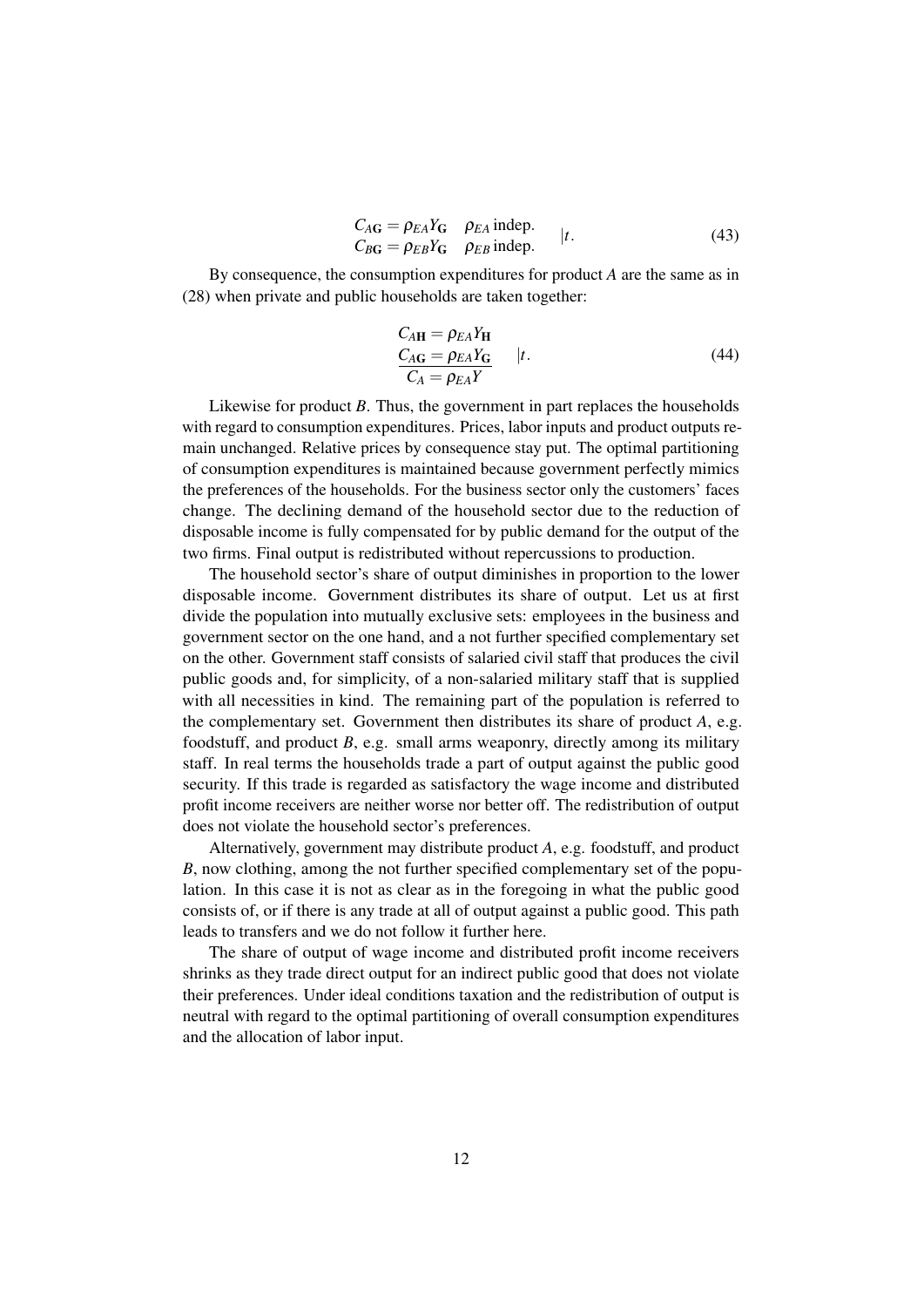#### 5.2 Changing the structure of demand and production

Government, though, may as well change the initial spending pattern. It is assumed now that government does not buy product *A* but spends all tax revenues on product *B*. Therefore households' consumption expenditures  $C_{AH}$  are reduced as before but the reduction is not made good by government spending. Likewise consumption expenditures  $C_{\text{BH}}$  adapt in proportion to lower disposable income but this decline is overcompensated by government spending  $C_{BG}$ .

Compared to (42) households' spending pattern remains unchanged.

$$
C_{AH} = \rho_{EA} Y_H \quad \rho_{EA} \text{ indep.}
$$
  
\n
$$
C_{BH} = \rho_{EB} Y_H \quad \rho_{EB} \text{ indep.}
$$
 (45)

Compared to (43) government's new spending pattern is given by:

$$
C_{\text{AG}} = 0
$$
  
\n
$$
C_{\text{BG}} = \rho_{EA} Y_{\text{G}} + \rho_{EB} Y_{\text{G}} \quad \rho_{EA}, \rho_{EB} \text{ indep.}
$$
 (46)

Total consumption expenditures are equal to total income:

$$
C_A \equiv C_{A\mathbf{H}} + C_{A\mathbf{G}} = \rho_{EA}^{\circ} Y \quad \rho_{EA}^{\circ} \text{ indep.}
$$
  
\n
$$
\frac{C_B \equiv C_{B\mathbf{H}} + C_{B\mathbf{G}} = \rho_{EB}^{\circ} Y \quad \rho_{EB}^{\circ} \text{ indep.}}{C = Y \quad |t.}
$$
\n(47)

While the overall expenditure ratio  $\rho_E$  is still unity the expenditure ratios for the two lines of production change:  $\rho_{EA}^{\circ}$  is smaller than  $\rho_{EA}$  in (44),  $\rho_{EB}^{\circ}$  is larger than <sup>ρ</sup>*EB*.

Labor input is adapted to the new structure of consumption expenditures to the effect that:

$$
\frac{L_A}{L_B} = \frac{\rho_{EA}^{\circ}}{\rho_{EB}^{\circ}}
$$
(48)

This entails that labor input migrates from firm *A* to firm *B* without any change in wage rates. Hence total income is not affected by the reallocation. Prices, *P<sup>A</sup>* and *P<sup>B</sup>* respectively, remain constant because the changes of labor inputs *L<sup>A</sup>* and  $L_B$  in (29) are proportional to the changes of the expenditure ratios according to (48). Absolute profit falls in firm *A* with decreasing output and labor input, and increases in firm *B* with increasing output and labor input. The profit ratios, however, are again equal. This follows from conditions (32) and (33). If the firms are free of size-illusion and geared exclusively to the profit ratio nothing changes. The reallocation of labor inputs is neutral for the business sector. If, on the other hand, the firms take the absolute amounts of profits into account firm *A* is worse off and firm *B* is better off. A rational firm, though, is not allowed to see it in this mode. Only the profit ratio counts. The household sector, too, is not affected in real terms by the new composition of final output and the reallocation of labor input. The receivers of wage income and distributed profit income trade a part of output against a public good. Whether less of product *A* and more of *B* is consumed in the making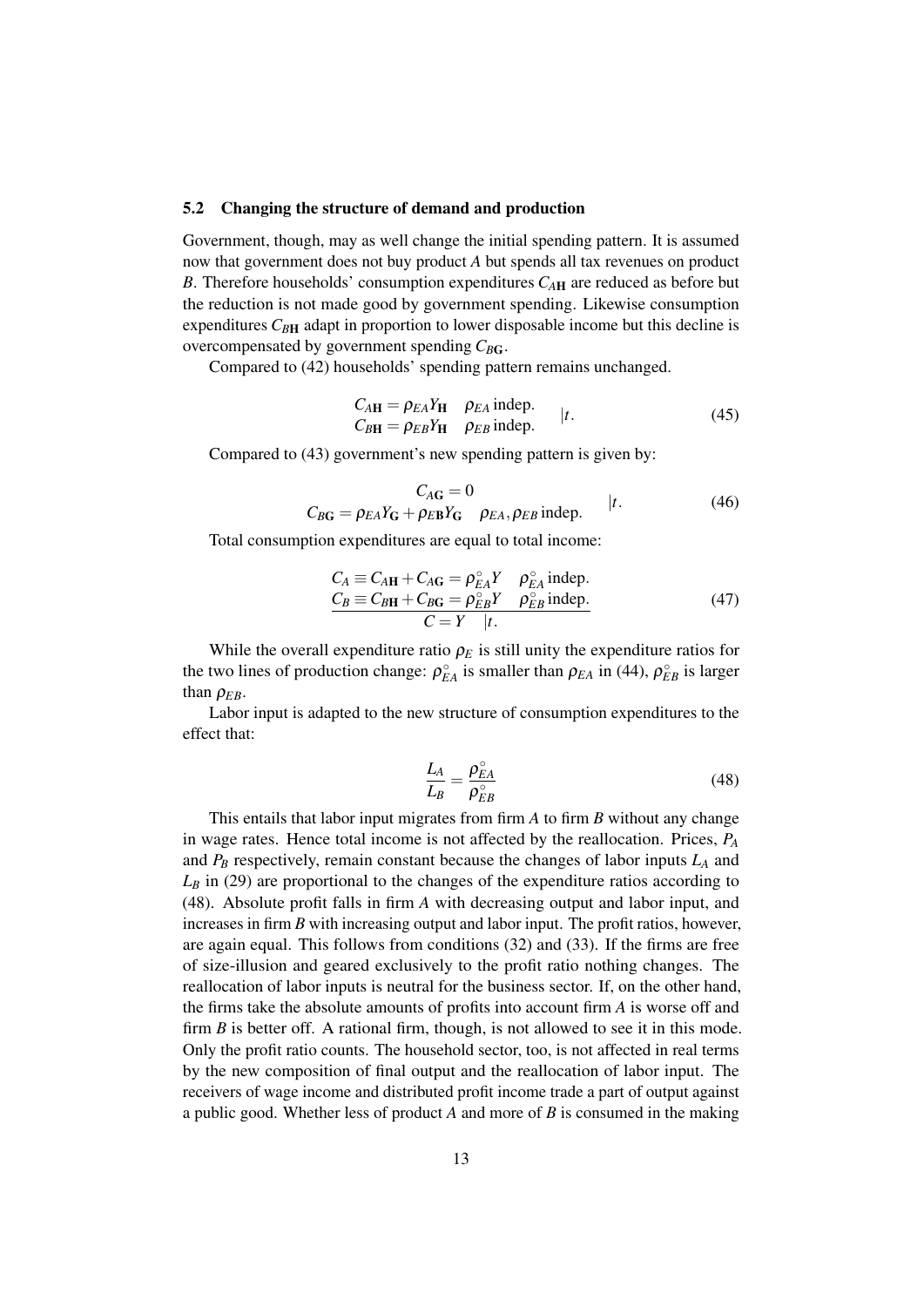of the public good or vice versa is a question analogous to the factor combination in production. Under the additional condition that government has realized an optimal combination the household sector is not affected by the changed spending pattern of government.

## 6 Budget effects

Up to this point total labor input *L* has been taken as constant. We were chiefly concerned with the optimal partitioning of consumption expenditures and the corresponding allocation of labor input among firms and government in the pure consumption economy. In the following the differentiation between firms is suspended. The business sector produces one consumption good. We are now at first interested in the determination of the volume of employment and how it is affected by the government's budget. Subsequently we turn to profits.

## 6.1 Initial conditions

The structural employment equation follows from the axioms (1) to (3) and the definitions (6) as:

$$
L = \frac{Y_D}{PR\frac{\rho_X}{\rho_E} - W} \quad |t. \tag{49}
$$

In this form the axioms now imply the *additional* assumption that employment as dependent variable is determined by the rest of the system. This is an assumption about the direction of dependency in a system with complex and mutual interrelations and this *add-on* assumption is no constituent of the axiom set which is clearly open to various dependency interpretations. Dependency is conceptually different from causality.

The employment equation states – with the other variables unaltered in each case (for details see 2012, Sec. 6):

- (i) An increase of the wage rate leads to *higher* employment, i.e. to a lower unemployment rate.
- (ii) A price increase is conductive to *lower* employment.
- (iii) Provided that wage rate, price and distributed profit all change with the same rate there is no effect on employment.
- (iv) If the configuration of price and wage rate changes is such that the denominator remains unchanged then employment stays where it is, no matter how large wage rate and price changes are. In this case perfect wage–price flexibility has no impact on employment.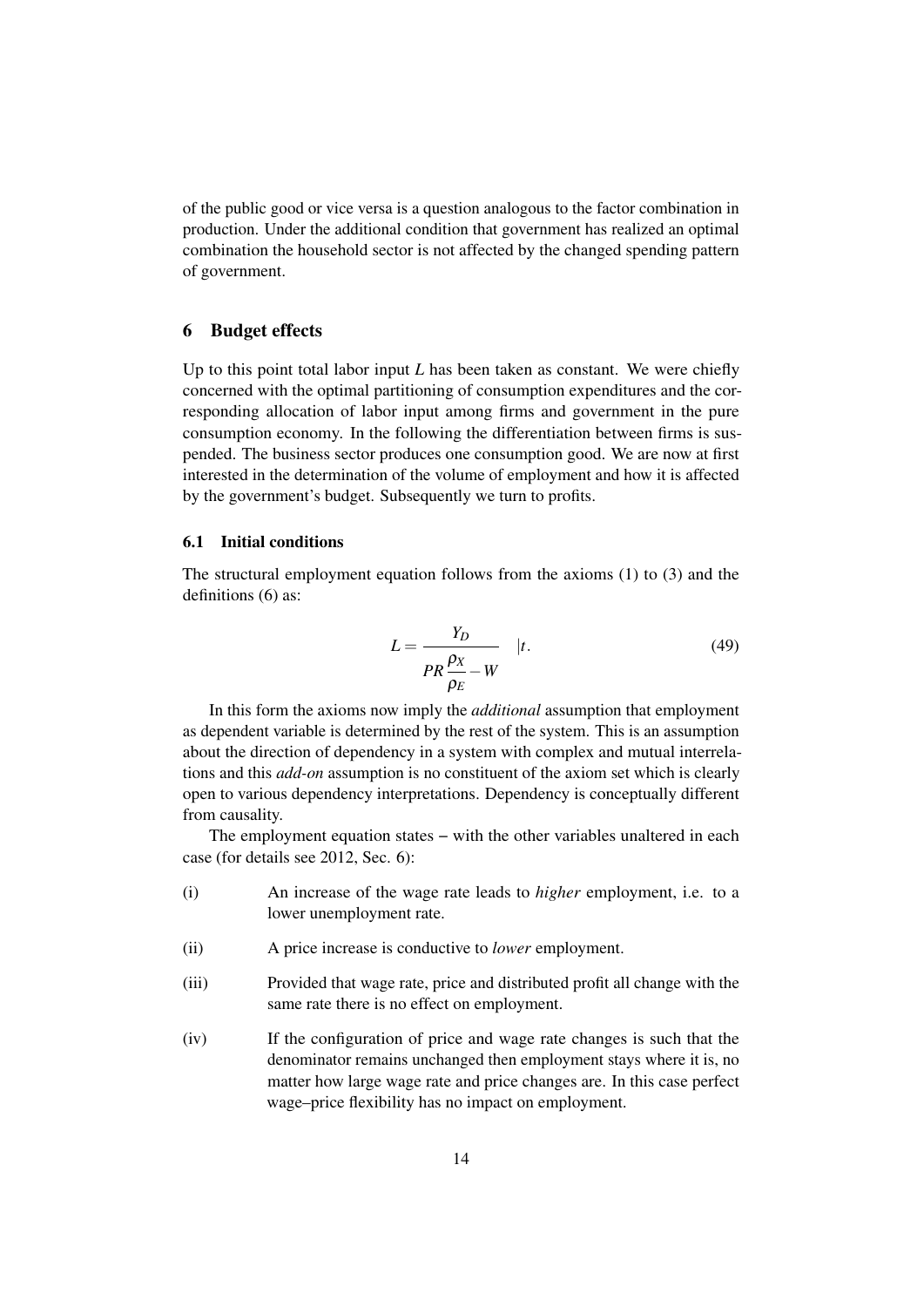- (v) An increase of the expenditure ratio  $\rho_E$  leads to higher employment. An expenditure ratio  $\rho_E > 1$  presupposes the existence of at least one bank.
- (vi) A productivity increase leads to lower employment.
- (vii) As the difference in the denominator approaches zero employment goes (formally) off to infinity. This singularity is an implicit property of the economy as given by the structural axiom set. When this point of discontinuity is approached the system's behavior changes in unpredictable ways.
- (viii) Profit distribution exerts a positive influence on employment.

Statements (i) to (viii) follow without regress to any behavioral assumptions from the axiom set and the 'laws of algebra' (Shaik, 1980, p. 83). If the axioms capture reality the logical implications of (49) are observable (for details see 2011i).

With regard to the process of adaptation of employment to changes of the independent variables the employment equation (49) implies that the independent variables have to be fixed at the beginning of the period under consideration. Since the period length is arbitrary no great distortions arise from this idealization if the length is conveniently chosen (for details see 2011c).

The standard key variable for the establishment of full employment is the real wage  $\frac{W}{P}$  which has to fall. There seems to be a rare unanimity among economists of all shades on this point (Prychitko, 1998, p. 2). In marked contrast, the structural axiomatic approach asserts that in the consumption economy employment is determined by the expenditure ratio  $\rho_F$  and the factor cost ratio  $\rho_F$  of which the real wage is a constituent. This follows from (49) under the conditions that the product market is cleared, i.e.  $\rho_X = 1$ , and that the relation of dividend to wage rate  $\rho_V$  is held constant. After the supplementation of the two definitions

$$
\rho_F \equiv \frac{W}{PR} \qquad \rho_V \equiv \frac{D}{W} \tag{50}
$$

the employment equation reduces to its simplest form:

$$
L = \frac{\frac{DN}{PR}}{\frac{\rho_X}{\rho_E} - \frac{W}{PR}} = \frac{\rho_V N}{\frac{\rho_X}{\rho_E \rho_F} - 1} = \frac{\rho_V N}{\frac{1}{\rho_E \rho_F} - 1} \quad \text{if} \quad \rho_X = 1 \quad |t. \tag{51}
$$

Employment depends in the pure consumption economy on  $\rho_E$ , i.e. the structural axiomatic expression of Keynes's effective demand (Keynes, 1973, pp. 23-24), and the outcome of the market price formation  $\rho_F$ .

Under the conditions that the product market is cleared, i.e.  $\rho_X = 1$ , and the household sector's budget is balanced, i.e.  $\rho_E = 1$ , a higher factor cost ratio  $\rho_F$ means higher employment as shown in Figure 1.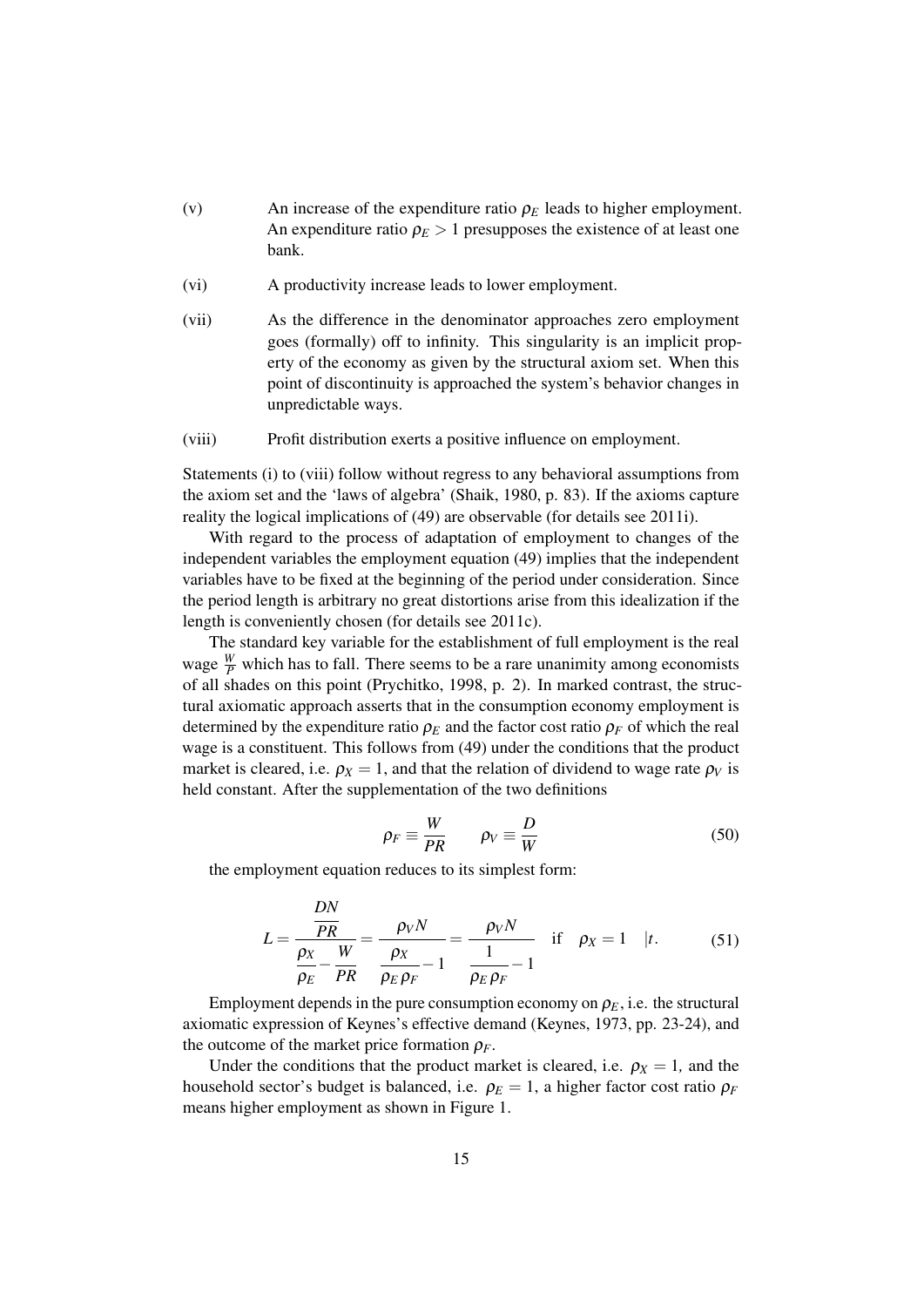

Figure 1: Structural relationship between factor cost ratio and employment ( $\rho_E = 1$ )

If, vice versa, the factor cost ratio is fixed, then the curve has a similar shape for an increasing expenditure ratio  $\rho_E$ . The two variables of (51) are interchangeable with regard to their effect on employment. The curve goes off to infinity and this entails that there is no such thing as a natural rate of unemployment or some kind of unemployment equilibrium.<sup>4</sup> Any level of employment can be realized *in principle,* that is, when the fullness of microeconomic mismatches and frictions is excluded for the moment.

In sum, full employment can be achieved in the pure consumption economy by any suitable combination of the expenditure ratio and the factor cost ratio. Full employment is possible in principle but there exist no 'forces' that swiftly bring about the right combination of  $\rho_X$ ,  $\rho_E$  and  $\rho_F$ . The structural axiomatic approach is methodologically free of equilibrium-occultism.

#### 6.2 Budget effects on employment

The government's role is restricted to the purchase of the business sector's undifferentiated output. There is no separate salaried government employment.

From the 1st axiom disposable income has already been derived as:

$$
Y_{\mathbf{H}} = WL + DN - T_Y \quad |t. \tag{52}
$$

Total consumption expenditures (3) are now given by:

$$
C \equiv C_{\mathbf{H}} + C_{\mathbf{G}} \quad |t. \tag{53}
$$

<sup>&</sup>lt;sup>4</sup> "It is not news that NAIRU theory is a failure." (Hall, 2011, p. 446)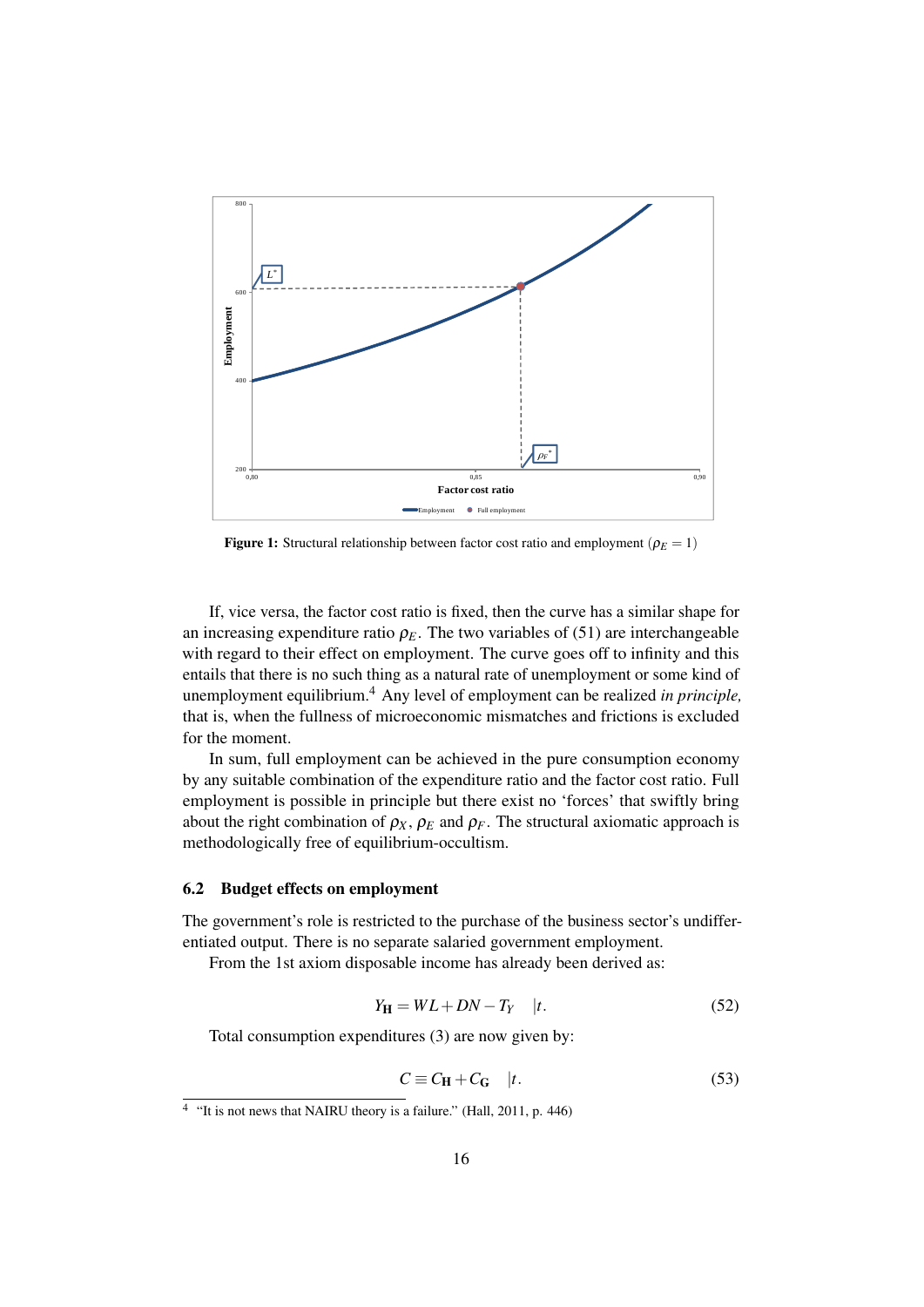Government expenditures are autonomous, households' expenditures are formally brought in relation to disposable income via the expenditure ratio  $\rho_{EH}$ :

$$
C = \rho_{EH} Y_H + C_G \quad \rho_{EH} \text{ indep. } |t. \tag{54}
$$

Solving (52) to (54) for *L* and inserting (50) one arrives at

$$
L = \frac{\rho_V N + \frac{1}{W} \left( \frac{C_{\text{G}}}{\rho_{EH}} - T_Y \right)}{\frac{1}{\rho_{EH} \rho_F} - 1}
$$
 if  $\rho_X = 1$  |t (55)

which compares to  $(51)$ . In order to bring the budget effect sharper into focus, the budget expenditure ratio is introduced in analogy to the household sector's expenditure ratio:

$$
\rho_{E\mathbf{G}} \equiv \frac{C_{\mathbf{G}}}{T_Y} \quad |t. \tag{56}
$$

A budget expenditure ratio  $\rho_{EG} > 1$  indicates that government spending exceeds income tax revenues, in other words, it indicates a budget deficit. The alternative version of (55) then reads:

$$
L = \frac{\rho_V N + \frac{C_G}{W} \left(\frac{1}{\rho_{EH}} - \frac{1}{\rho_{EG}}\right)}{\frac{1}{\rho_{EH}\rho_F} - 1}
$$
(57)

if 
$$
\rho_X = 1
$$
  $\rho_{EH}$ ,  $\rho_{EG}$  indep. |t.

The first thing to note is that the government's budget is of no consequence for employment if both the household sector's and the government sector's expenditure ratios are unity. If  $\rho_{EH} = 1$  and  $\rho_{EG} = 1$  the budget effect is zero and then we are back at the initial employment equation (51). This holds also if the expenditure ratios are different from unity but numerically equal. The government sector makes a difference for employment only if its expenditure ratio is *different* from that of the household sector. Taken in isolation, a balanced government budget is not neutral.

If the household sector's expenditure ratio is different from unity, i.e.  $\rho_{EH} \neq 1$ , and the government's budget is balanced, i.e.  $C_{\mathbf{G}} = T_Y$  respectively  $\rho_{EG} = 1$ , then the budget effect depends on the budget's volume which is expressed by the autonomous expenditures *C*G:

balanced budget effect = 
$$
\frac{C_G}{W} \left( \frac{1}{\rho_{EH}} - 1 \right)
$$
 |t. (58)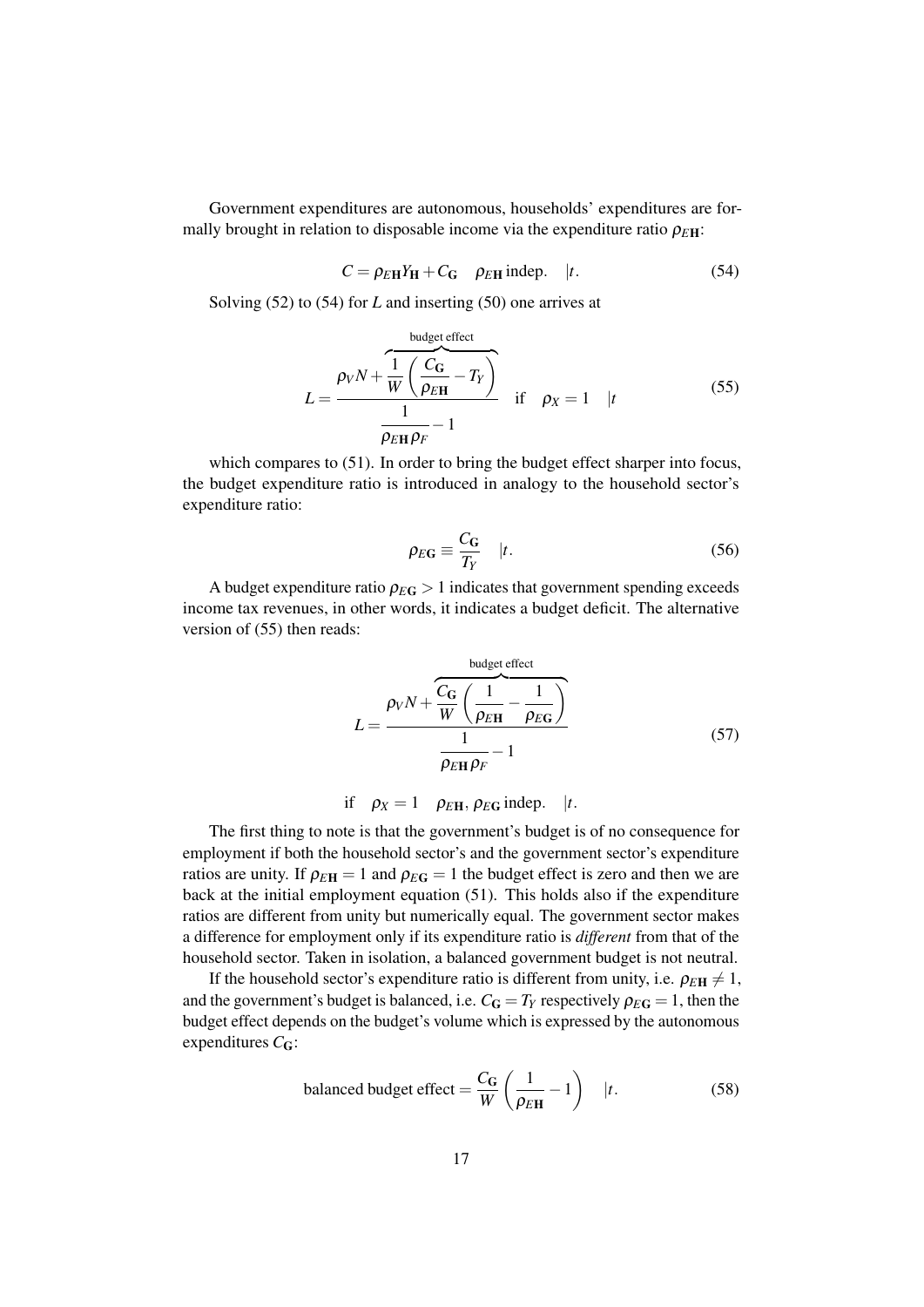If the household sector's expenditure ratio is greater than unity then employment expands but the balanced budget effect on employment is negative. Parts of income are taken away from households, which spend in the current period in excess of their income, and are transferred to government with an expenditure ratio of unity. In this case a balanced budget dampens an employment expansion. Vice versa, if the household sector's expenditure ratio is below unity. In this case a balanced budget softens a employment contraction.

Figure 2 shows that if  $\rho_{EH} > 1$  there is a dampening effect on the right hand side of the intersection of the initial curve (51) and (57). On the left hand side of the intersection the balanced budget employment curve lies above the initial employment curve. Thus, the balanced budget dampens both the employment expansion or contraction that is brought about by the household sector's varying expenditure ratio. The magnitude of the dampening effect in both directions depends on the budget's volume. With a small volume the curves in Figure 2 almost coincide and the employment effects of the government's budget are negligible. The balanced budget operates as a built-in stabilizer that tends to keep employment close to the actual level. That is, it stabilizes full employment as well as unemployment. Expression (58) in combination with (57) is a generalization of the Haavelmo-Theorem.



Figure 2: Balanced budget effect ( $\rho_F = 0.8$ )

It is well worth remarking that all budget effects may be counteracted by a simultaneous change of the factor cost ratio. The positive balanced budget effect on the left hand side of  $\rho_{EH}=1$  in Figure 2 for example may be annihilated by a price increase that lowers the numerical value of the factor cost ratio  $\rho_F$  in (57). A productivity increase works in the same manner (for details see 2011d). All this is quite obvious and the diverse employment effects have been enumerated in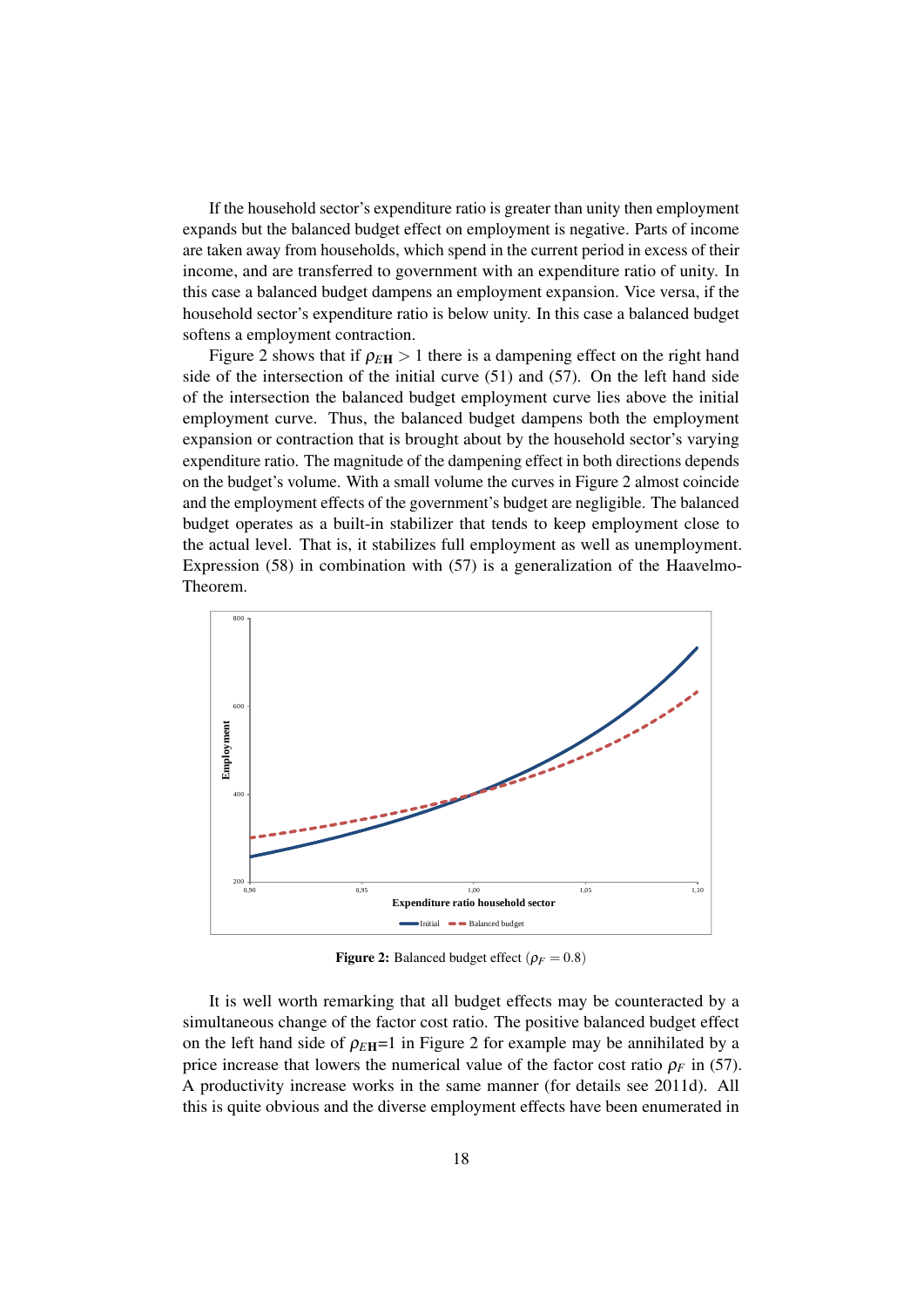Section 6.1. Supporting or counteracting variations of the other variables of (57) on employment are therefore not explicitly mentioned in the following.

If the household sector's expenditure ratio is unity, i.e.  $\rho_{EH} = 1$ , a budget deficit, i.e.  $\rho_{EB} > 1$ , boosts employment according to:

deficit/surplus effect (i) = 
$$
\frac{1}{W}(C_{\mathbf{G}} - T_Y)
$$
 |t. (59)

This effect is commonsensical.

Hitherto both sides of the government's budget have been assumed to be autonomous. Next, the income tax revenues  $T_Y$  are coupled to income via the income tax ratio  $\rho_T$ :

$$
T_Y = \rho_T (WL + DN) = \rho_T W (L + \rho_V N) = \rho_T WL (1 + \rho_D)
$$
  
\n
$$
\rho_T \text{ indep. } |t.
$$
 (60)

The budget effect in (55) then takes a new form:

$$
deficit/surplus effect (ii) = \frac{C_G}{W\rho_{EH}} - \rho_T (L + \rho_V N) \quad |t.
$$
 (61)

When we start with an income tax ratio  $\rho_T$  that reduces the difference in (61) to zero then a subsequent increase of the tax ratio has a negative effect on employment. This, too, is commonsensical.

With (61) employment appears also on the right hand side of the employment equation (55). After solving for *L* it reads:

budget effect  
\n
$$
L = \frac{\rho_V N (1 - \rho_T) + \frac{C_G}{W \rho_{EH}}}{\frac{1}{\rho_{EH} \rho_F} - 1 + \frac{\rho_T}{W \rho_{EHE}}}
$$
 if  $\rho_X = 1$  |t. (62)

The budget effect is no longer as plain as in (57). Equation (62) states, roughly speaking, that an isolated increase of the income tax ratio  $\rho_T$  reduces employment and that an isolated increase of autonomous government expenditures  $C_G$  boosts employment.

The household sector's expenditure ratio has been assumed to be equal for both the receivers of wage income and of distributed profit income. And the income tax ratio has been taken to be equal for both income categories. In the general case they need not be equal. The inclusion of these additional details makes the employment equation quite naturally more intricate. Here we are content with the structural axiomatic formalization of the basic effects.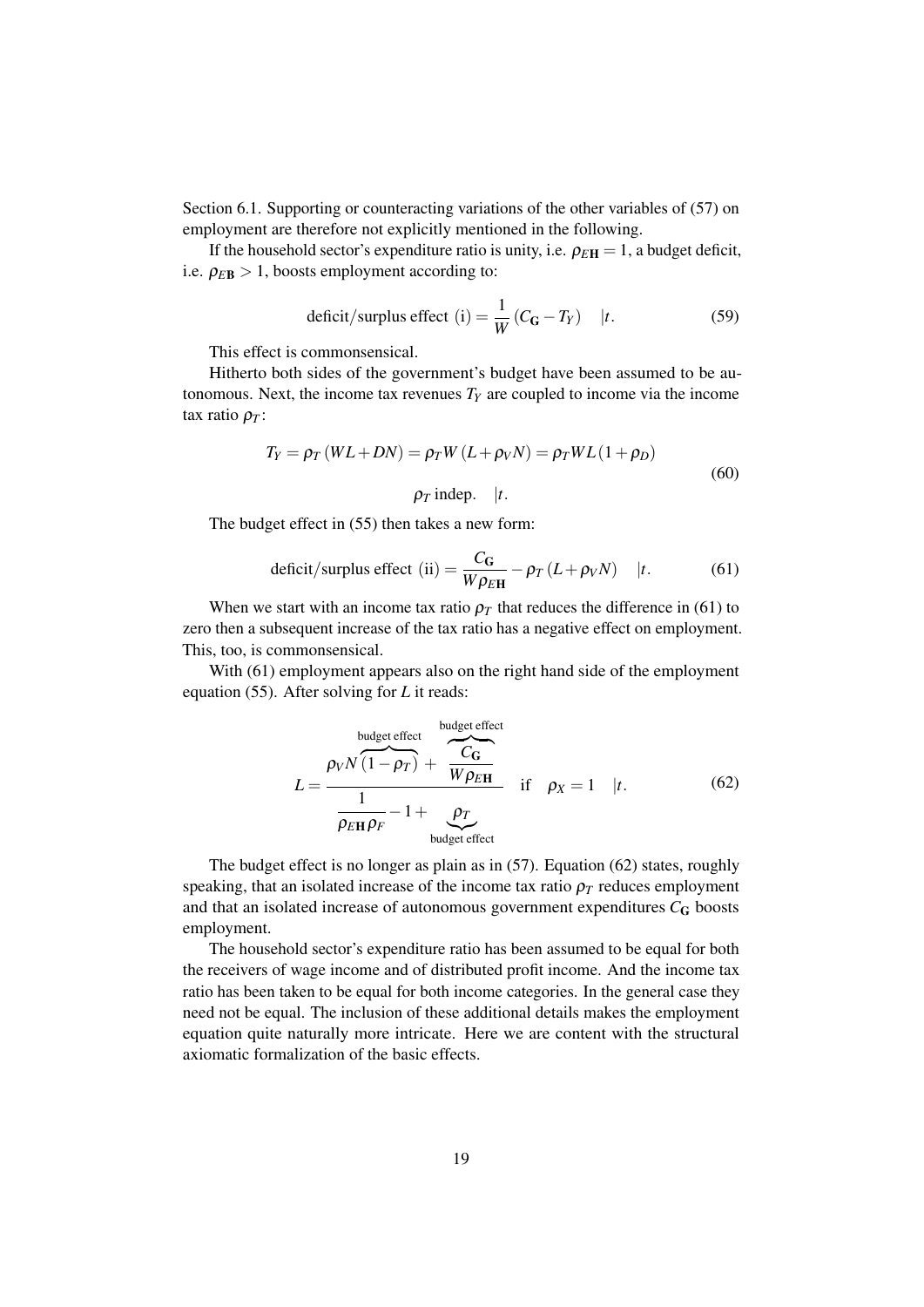#### 6.3 Budget effects on profits

From the business sector's perspective the profit effects of the government's budget are clearly more important than the employment effects.

Profit has been defined with (4):

$$
Q_{fi} \equiv C - WL = (PR - W)L \quad \text{if} \quad \rho_X = 1 \quad |t. \tag{63}
$$

Together with (55) this yields for the simplest case, i.e.  $\rho_{EH} = 1$ :

$$
Q_{fi} = DN + (C_{\mathbf{G}} - T_Y) \quad |t. \tag{64}
$$

Total profit of the business sector is equal to distributed profit if the budget is balanced. In this limiting case there is no difference to the pure consumption economy without government as given by (5). Total profit increases with a budget deficit and diminishes with a budget surplus. With steadily growing deficits in the mature economies (for an example see Samuelson and Nordhaus, 1998, p. 283, Fig. 16-1) the government sector has become a major source of profits from the 1970s onwards. The business sector therefore cannot have a genuine interest in budget balancing, not to speak of a reduction of public debt (for details see 2011a). The crucial question in this context is whether the business sector is viable at all without the deficit spending of the public sector. This depends also on the relation of investment and household sector saving (for details see 2011h) and on the relation of exports to imports. If both relations are unfavorable the government's deficit may become the sole source of profits. Equation (64) has some obvious consequences for the laissez-faire doctrine.

In the pure consumption economy with a household expenditure ratio different from unity one has as the general case:

$$
Q_{fi} \equiv \left( DN + \frac{C_{\rm G}}{\rho_{E\rm H}} - T_{Y} \right) \Phi
$$
  
with 
$$
\Phi \equiv \frac{\rho_{E\rm H} - 1}{\frac{1}{\rho_{E\rm H} \rho_{F}} - 1} + \rho_{E\rm H} \quad |t.
$$
 (65)

The expression Φ brings about a profit increase if the household sector's expenditure ratio is greater that unity, i.e.  $\rho_{EH} > 1$ , and vice versa, if it is below unity. This effect is somewhat counteracted by the budget effect that is given by the fraction of autonomous government expenditures  $C_G$  and the ratio  $\rho_{EH}$ .

The business sector's overall profit ratio is finally given by:

$$
\rho_Q \equiv \rho_{EH} (1 + \rho_D) + \frac{C_G}{WL} \left( 1 - \frac{\rho_{EH}}{\rho_{EG}} \right) - 1 \quad |t. \tag{66}
$$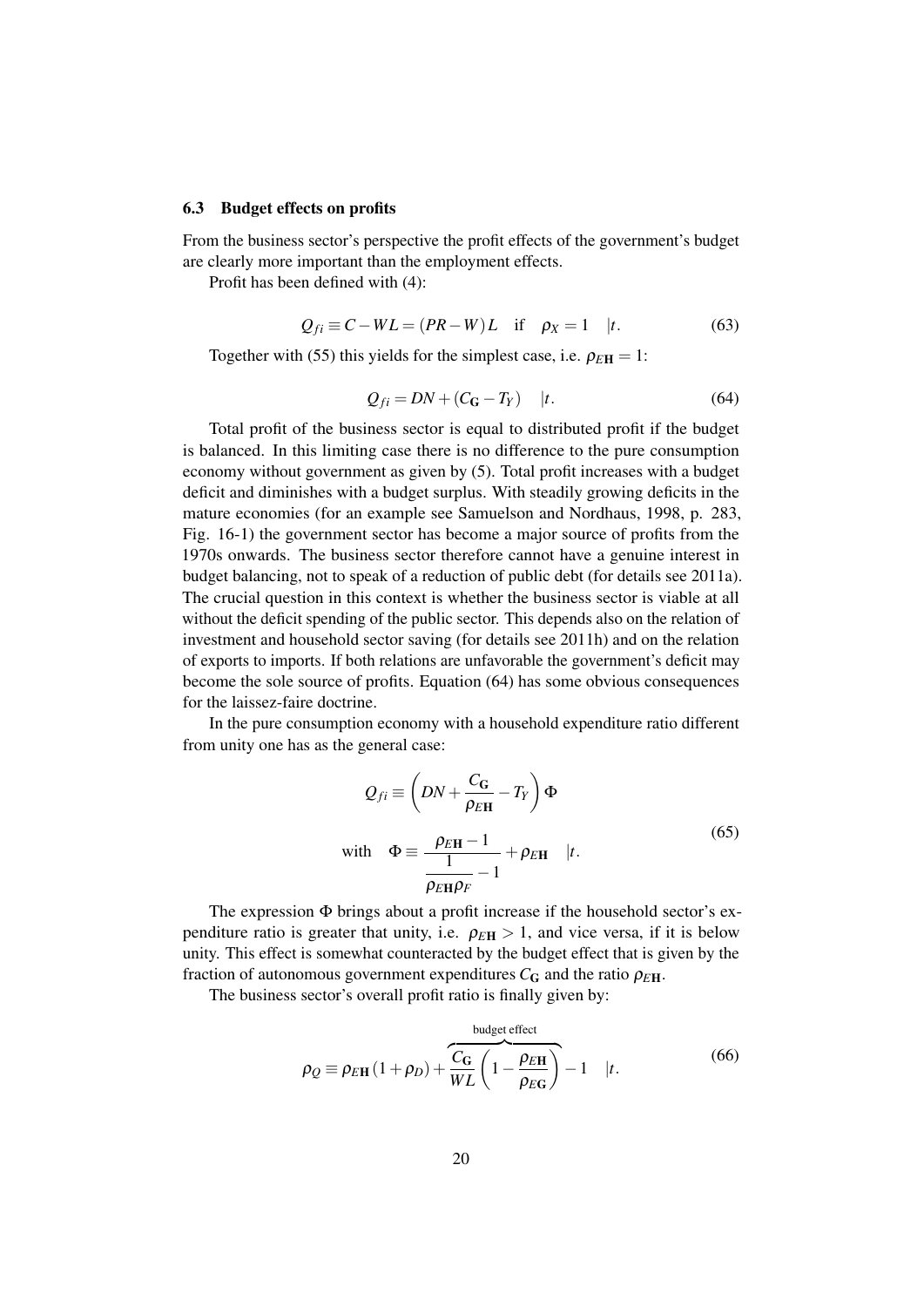If both the household sector's and the business sector's expenditure ratios are symmetrical we are back to (8) and there is no budget effect on the overall profit ratio. Given  $\rho_{EH} = 1$ , the budget effect on profitability is positive if  $\rho_{EG} > 1$  and negative if  $\rho_{EG}$  < 1, with the magnitude of the effect depending on the magnitude of autonomous government spending. Higher employment and a higher wage rate lessen the budget effect on the overall profit ratio. It is worth emphasizing that profit is not taxed at all. According to (60) only wages and distributed profits are taxed.

# 7 Conclusions

Behavioral assumptions, rational or otherwise, are not solid enough to be eligible as first principles of theoretical economics. Hence all endeavors to lay the formal foundation on a new site and at a deeper level actually need no further vindication. The present paper suggests three non-behavioral axioms as groundwork for the formal analysis of the effects of taxation and government spending.

The main results of the structural axiomatic inquiry are:

- In the pure consumption economy the overall profit ratio is positive if the expenditure ratio is  $> 1$  or the distributed profit ratio is  $> 0$ , or both.
- In the zero profit economy the relative size of public production can be analytically traced back to the optimal split-up of the household sector's balanced budget between different consumption goods. The partitioning of expenditures determines the allocation of labor input. The relative size of the public sector in turn determines the income tax ratio. In the zero profit economy the switching between private and public production and vice versa is neutral in real terms.
- In an economy with positive profits and full profit distribution the switch from private to public production disrupts the self-sustaining interaction between profit and distributed profit. Although profit is not taxed at all it reduces to zero. In contradistinction to the zero profit economy the switch from private to public production is not neutral in real terms.
- The balanced budget operates as a built-in stabilizer that tends to keep employment at the actual level. That is, it stabilizes full employment as well as unemployment. The structural axiomatic approach provides a generalization of the Haavelmo-Theorem.
- Total profit of the business sector is equal to distributed profit if the private and public budget is balanced. In this limiting case there is no difference to the pure consumption economy without government. Total profit increases with a budget deficit and diminishes with a budget surplus. With steadily growing deficits in the mature economies the government sector has become a major source of profits.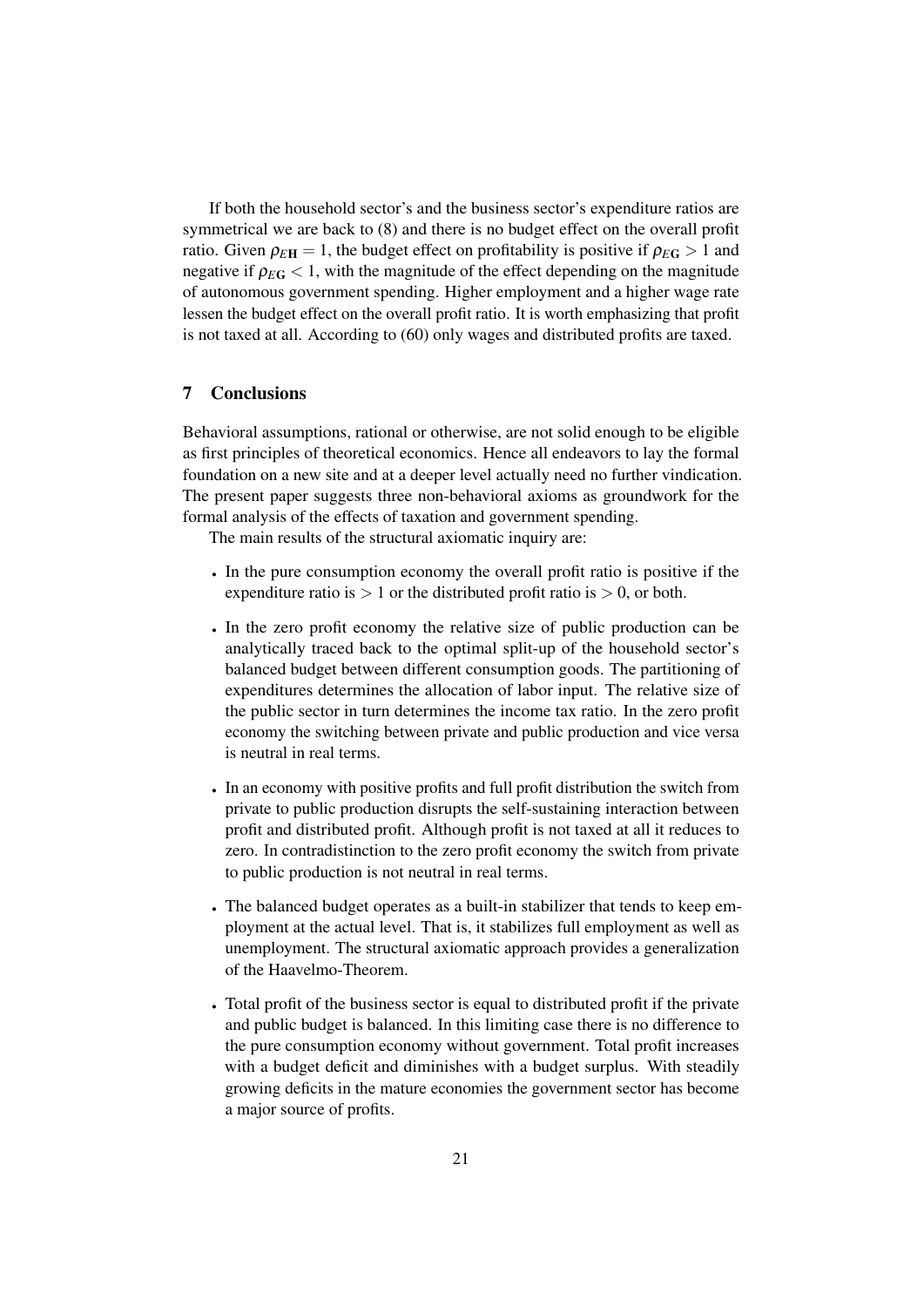#### References

- Arrow, K. J., and Hahn, F. H. (1991). *General Competive Analysis*. Amsterdam, New York, NY, etc.: North-Holland.
- Blaug, M. (1998). *Economic Theory in Retrospect*. Cambridge: Cambridge University Press, 5th edition.
- Desai, M. (2008). Profit and Profit Theory. In S. N. Durlauf, and L. E. Blume (Eds.), *The New Palgrave Dictionary of Economics Online*, pages 1–11. Palgrave Macmillan, 2nd edition. URL http://www.dictionaryofeconomics.com/article?id= pde2008\_P000213.
- Hahn, F. H. (1984). *Equilibrium and Macroeconomics*. Cambridge, MA: MIT Press.
- Hall, R. E. (2011). The Long Slump. *American Economic Review*, 101(2): 431–469. URL http://www.aeaweb.org/articles.php?doi=10.1257/aer.101.2.431.
- Hudík, M. (2011). Why Economics is Not a Science of Behaviour. *Journal of Economic Methodology*, 18(2): 147–162.
- Hutchison, T. W. (1960). *The Significance and Basic Postulates of Economic Theory*. New York, NY: Kelley.
- Kakarot-Handtke, E. (2011a). Beginning, Crises, and End of the Money Economy. *SSRN Working Paper Series*, 1855578: 1–19. URL http://ssrn.com/abstract= 1855578.
- Kakarot-Handtke, E. (2011b). The Coherency of Money, Profit, Price, and Distribution. *SSRN Working Paper Series*, 1858031: 1–15. URL http://ssrn.com/abstract= 1858031.
- Kakarot-Handtke, E. (2011c). Geometrical Exposition of Structural Axiomatic Economics (II): Qualitative and Temporal Aggregation. *SSRN Working Paper Series*, 1926310: 1–16. URL http://ssrn.com/abstract=1926310.
- Kakarot-Handtke, E. (2011d). Increasing Returns and Stability. *SSRN Working Paper Series*, 1921267: 1–19. URL http://ssrn.com/abstract=1921267.
- Kakarot-Handtke, E. (2011e). Keynes's Missing Axioms. *SSRN Working Paper Series*, 1841408: 1–32. URL http://ssrn.com/abstract=1841408.
- Kakarot-Handtke, E. (2011f). Primary and Secondary Markets. *SSRN Working Paper Series*, 1917012: 1–25. URL http://ssrn.com/abstract=1917012.
- Kakarot-Handtke, E. (2011g). The Pure Logic of Value, Profit, Interest. *SSRN Working Paper Series*, 1838203: 1–25. URL http://ssrn.com/abstract=1838203.